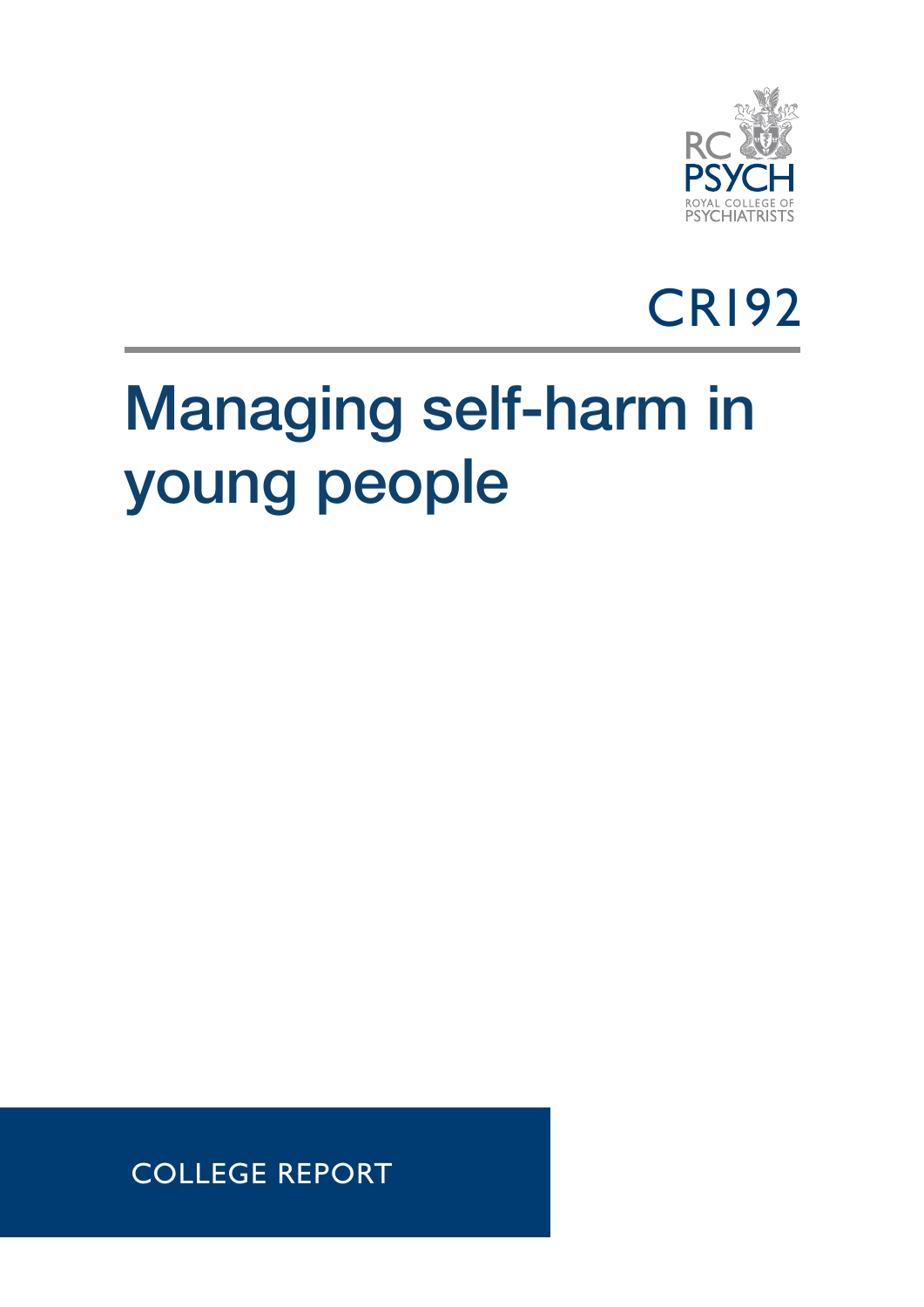## | Organisations endorsing the report

The following organisations have endorsed this report

- YoungMinds
- The Royal College of Paediatrics and Child Health
- The Royal College of Nursing







## College report CR192

October 2014

Approved by Policy and Public Affairs Committee (PPAC) of the Royal College of Psychiatrists: June 2014

Due for review: 2019

© 2014 The Royal College of Psychiatrists

College Reports constitute College policy. They have been sanctioned by the College via the Policy and Public Affairs Committee (PPAC).

For full details of reports available and how to obtain them, contact the Book Sales Assistant at the Royal College of Psychiatrists, 21 Prescot Street, London E1 8BB (tel. 020 7235 2351; fax 020 7245 1231) or visit the College website at http://www.rcpsych. ac.uk/publications/collegereports.aspx

The Royal College of Psychiatrists is a charity registered in England and Wales (228636) and in Scotland (SC038369).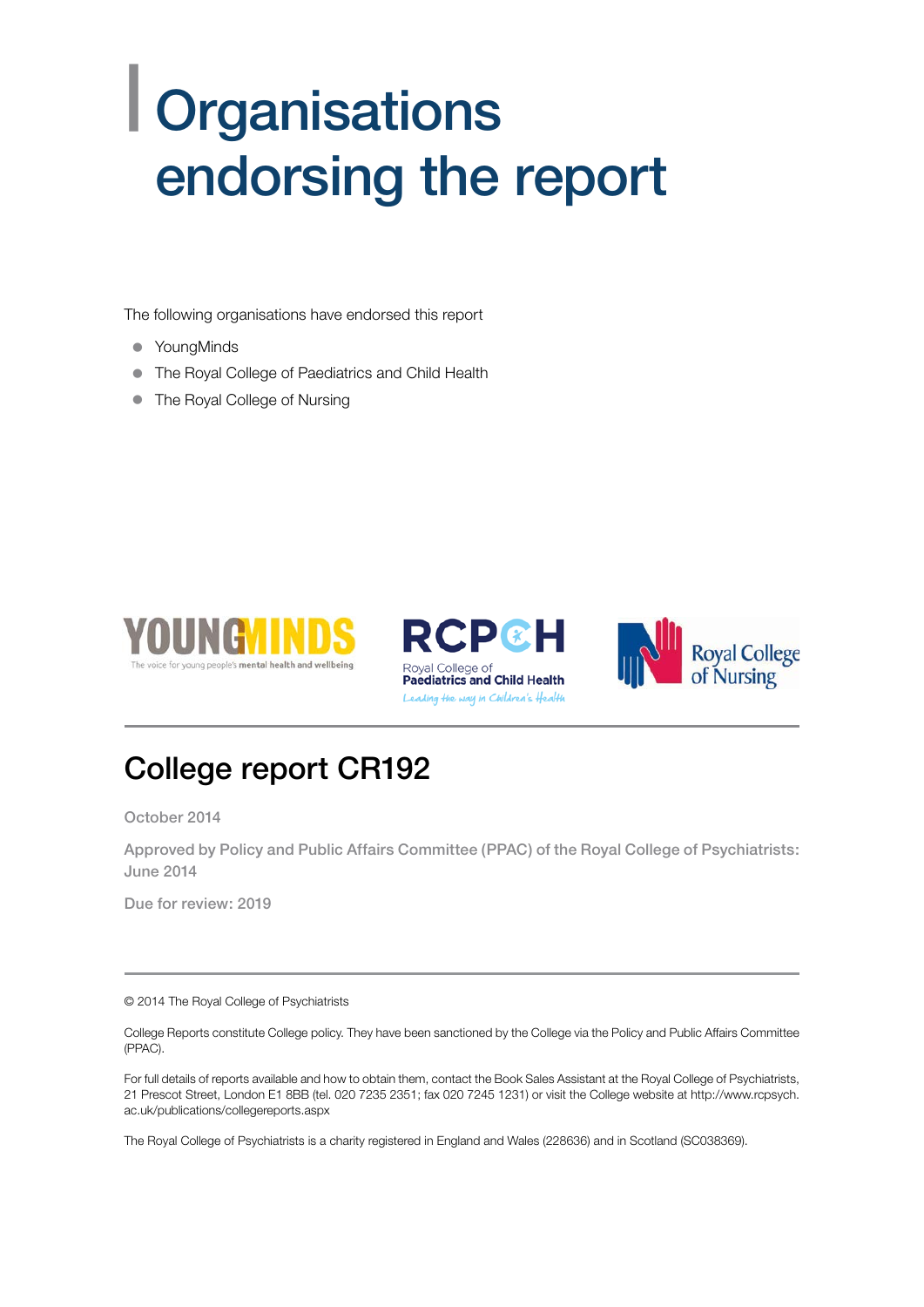# | Contents

| Acknowledgements                                                                | $\overline{2}$ |
|---------------------------------------------------------------------------------|----------------|
| Executive summary                                                               | 3              |
| Background                                                                      | 4              |
| Commissioning services                                                          | 5              |
| Risk factors                                                                    | 7              |
| Young people's experiences of services                                          | 8              |
| Community presentation of self-harm                                             | 10             |
| Assessment and interventions for acute presentation to<br>hospital              | 14             |
| Joint protocols for the management of self-harm                                 | 17             |
| Acute presentation to hospital: roles and responsibilities<br>of involved staff | 18             |
| Liaison services for acute presentations to hospital                            | 22             |
| Self-harm and the internet                                                      | 23             |
| Appendix of online resources                                                    | 25             |
| References                                                                      | 27             |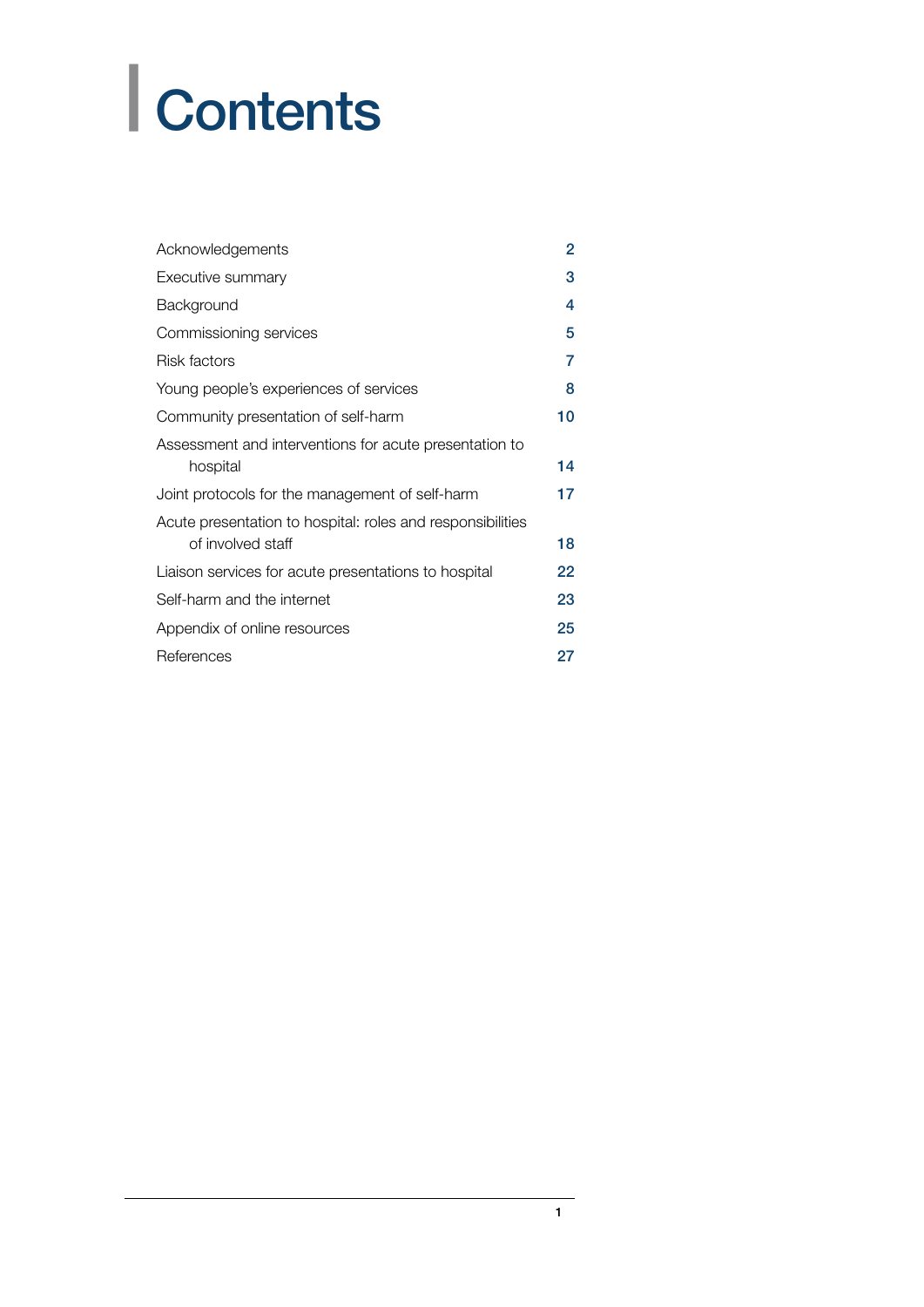# <span id="page-3-0"></span>| Acknowledgements

The Faculty of Child and Adolescent Psychiatry would like to thank Dr Andrew Hill-Smith, Dr Peter Hindley, Dr Esther Sabel and Dr Rani Samuel for leading the production of this report. Special thanks also go to Dr Jane Roberts, for her contribution about the role of the general practitioner. We also thank Annie Mullins and Dr Richard Graham for their contributions to the section on the internet, and Dr Alys Cole-King for her guidance about resources and compassionate approaches to care.

## Consultation commentary

We received a broad range of contributions from within the Royal College of Psychiatrists (RCPsych) and from external organisations.

External contributions were received from the Royal College of Paediatrics and Child Health, the Royal College of General Practitioners and the Royal College of Nursing.

From the RCPsych, there were contributions from: the jurisdictions of England, Wales, Scotland and Northern Ireland; the Paediatric Liaison Network; the Faculty of General Adult Psychiatry; members of the Patient Safety working group; and many other individuals, particularly from the Executive Committee of the Faculty of Child and Adolescent Psychiatry.

Young person contributions came from two sources: Very Important Kids (VIK), which was part of YoungMinds; and Surrey CAMHS Youth Advisors, who made substantial contributions to the final draft.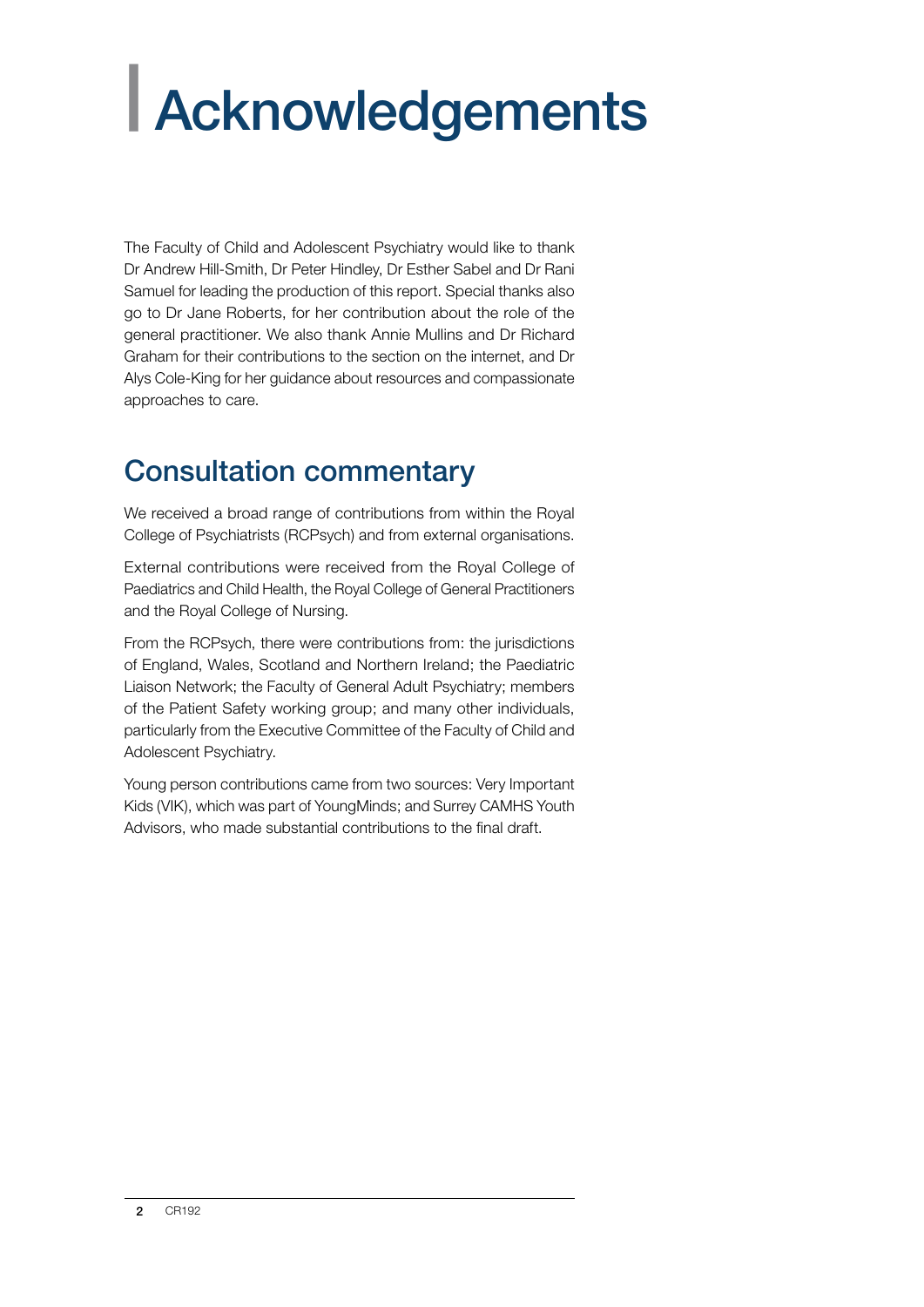# <span id="page-4-0"></span>| Executive summary

Suicide remains the second most common cause of death among young people. Self-harm is an important signal of distress, so it needs sensitive responses with careful handling. Our actions are important. Our actions can make a difference for young people and turn lives around. Our actions can save lives.

This report has been written by psychiatrists, but it is intended for a broad readership. As evidenced in the consultation process, opinions of many other professional groups have been included. The endorsements by YoungMinds, the Royal College of Paediatrics and Child Health and the Royal College of Nursing provide firm evidence of this. The intended readership is mainly professionals working with young people, although young people and families may also find the report useful, particularly in understanding how services should work together.

As there is much written on the subject of self-harm, this report does not attempt to cover all areas of management. In line with the previous version of this report (Royal College of Psychiatrists, 1998), this report focuses on service-level issues, particularly the roles of professionals and interservice relationships.

Fourteen recommendations are highlighted throughout the report. There are additional good practice points included throughout the text. Some key focuses include: courage and compassion in asking about self-harm, from community to hospital settings; reduction of stigma and the importance of treating young people who have self-harmed in a non-judgemental and respectful manner; high-quality assessment at all levels of service.

One key recommendation relates to admission of 16- and 17-yearolds attending acute hospital. The report recommends that routine admission is not expected, but if there is doubt about the safety of the young person, the arrangement or the quality of assessment, then admission to an acute hospital is to follow.

Patterns of self-harm in children and young people are evolving with the explosion of digital communication. Our understanding of the impact of this revolution in communication is growing. We have included a section at the end of the report summarising positive and negative aspects of the online world and some tips for professionals and parents.

We trust that you will find this report helpful.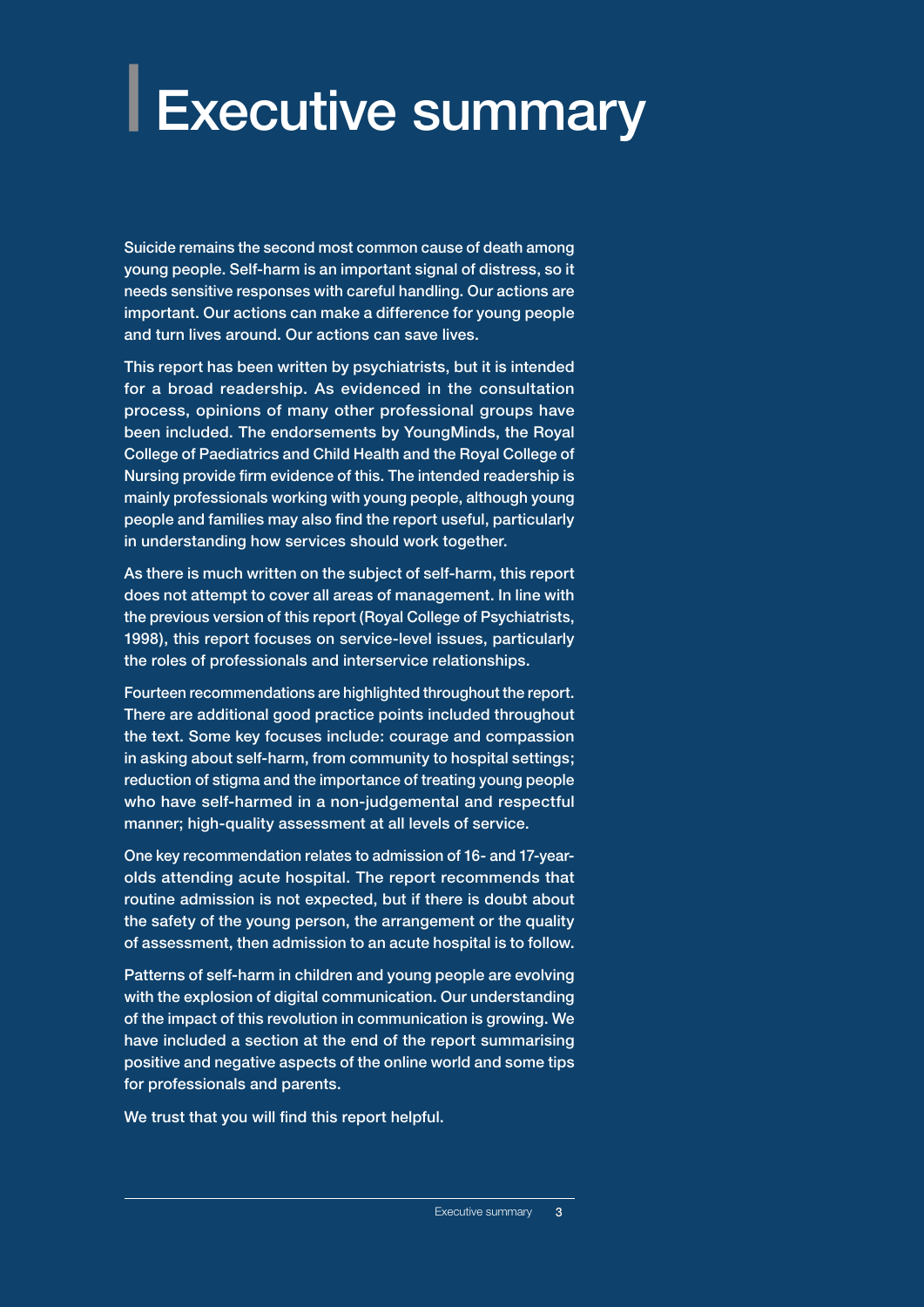# <span id="page-5-0"></span>| Background

## Outline of the report

This report replaces CR64 (Royal College of Psychiatrists, 1998). It provides updated guidance on managing self-harm in young people up to the age of 18 (up to their 18th birthday), in line with the children's National Service Framework (Department of Health, 2004). This includes young people who have an intellectual disability (termed learning disability in the UK health services).

Self-harm can be considered as a spectrum of behaviour ranging from occasional self-scratching, to taking an overdose with an intent to die, to completed suicide. In synchrony with National Institute for Health and Care Excellence (NICE; 2004, 2011) guidance, this report does not cover broader aspects of self-harming behaviour such as harmful drinking, other types of risk-taking behaviour or self-injurious behaviour (a term typically used in the field of intellectual disability, referring to behaviours such as head banging or self-biting).

Rather than focusing on professional responses to clinical need, this report primarily addresses broader matters such as professional roles and links and pathways between professionals. It also addresses service arrangements and links between services. It does not cover the management of self-harming behaviour in in-patient psychiatric settings.

The report is built on the available evidence base. Given that there are fewer studies looking at service configurations or links, this report is founded more heavily on opinion. It remains important to help services and professionals to work effectively together in the complex task of helping young people who present with self-harm, and this report aims to do this.

This report sits among several other reports, including NICE guidance on self-harm (NICE, 2004, 2011), the national suicide prevention strategy (Department of Health, 2012), best practice in risk management (Department of Health, 2007), advice on discussing self-harm with young people (Cello & YoungMinds, 2012), a College Report on helping people who self-harm (Royal College of Psychiatrists, 2010) and the implications for public health practitioners of self-harm by young people (NSPCC Inform, 2009).

This report is aimed at commissioners and providers of services, local authorities, as well as members of the Royal College of Psychiatrists (child and adolescent psychiatrists and adult psychiatrists), paediatricians, general practitioners (GPs) and professionals in other disciplines.

## Self-harm and suicide

Suicide is the second most common cause of death for young people, but globally the most common cause of death for female adolescents aged 15–19, and yet it is preventable. The UK has one of the highest rates of self-harm in Europe (at 400 episodes per 100000 population) (Hawton *et al*, 2012a).

Self-harm is common. A survey of young people aged 15–16 years estimated that more than 10% of girls and more than 3% of boys had selfharmed in the previous year. Self-harm increases the likelihood that the person will eventually die by suicide by between 50- and 100-fold above that for the rest of the population (Hawton *et al*, 2003; Owens *et al*, 2002).

By carrying out careful risk assessment and care planning, we can make a difference to the young people presenting to services. A joined-up approach between services is needed in which presentations are taken seriously, stigma is avoided and follow-up is carefully planned.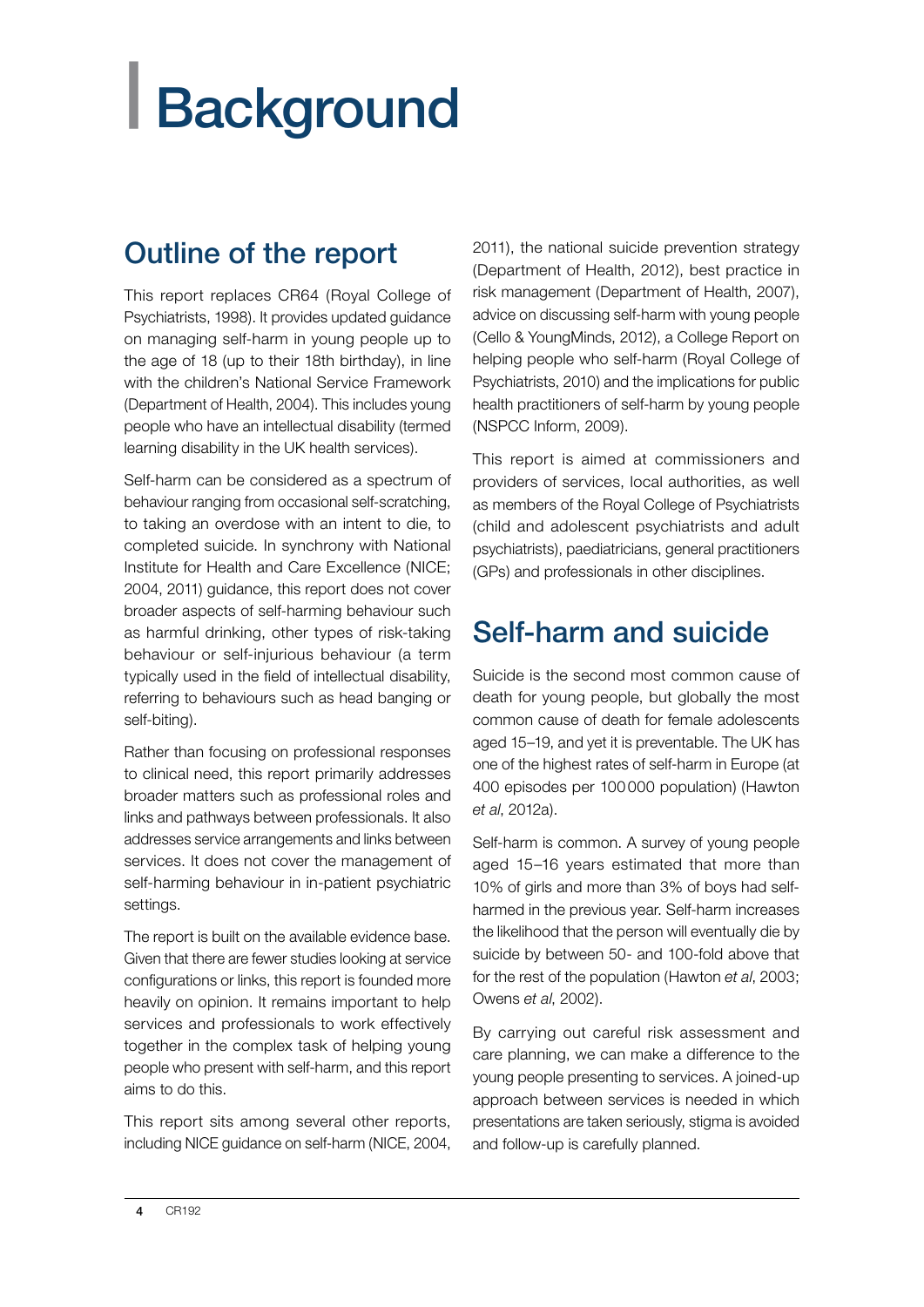# <span id="page-6-0"></span>| Commissioning services

### Arrangements across jurisdictions of the UK

#### England

In England, commissioning responsibilities are divided between clinical commissioning groups (CCGs) and NHS England, and in the latter it is delegated to local area teams. Ten of these teams have been given lead commissioning responsibility for all in-patient child and adolescent psychiatric beds (Tier 4) in England, both public and private.

Most of the acute hospital services are commissioned by the CCGs covering the hospital population. Frequently there is more than one CCG involved. Therefore, there is a matrix of commissioners covering acute hospitals.

CCGs commission community child and adolescent mental health services (CAMHS) in Tier 3 (multidisciplinary specialist services) and Tier 2 (unidisciplinary specialist services), often with one CCG taking the commissioning lead across an area.

Local planning is channelled through health and wellbeing boards, which typically oversee safeguarding procedures and increasingly have an influence over commissioning community health services. The local authority in which the hospital sits is responsible for safeguarding incidents arising within the establishment.

#### Scotland

In Scotland, CAMHS delivery and development are the responsibility of the Scottish Government CAMHS Implementation and Monitoring Group. This group includes members who are commissioners, managers and clinicians.

Scotland has 14 regional NHS boards, which are responsible for the protection and improvement of the population's health and for the delivery of front-line healthcare services. Each board allocates a budget to CAMHS and includes a child health commissioner who advises on commissioned services. CAMHS professionals have a voice in shaping local services by taking issues to the health board, such as requests for additional funding for the development of specialist services.

CAMHS in Scotland are delivered in line with *The Mental Health of Children and Young People: A Framework for Promotion, Prevention and Care* (Scottish Executive, 2005). This specifically outlines the elements of an integrated approach to children and young people's mental health across a range of settings.

The Mental Health Strategy (Scottish Government, 2012) sets out further aspirations, and health improvement, efficiency, access and treatment (HEAT) targets have been set for access to CAMHS and to psychological therapies. Challenges remain in relation to Tier 4 services in the absence of secure in-patient care and a low bed/population ratio.

#### Wales

In Wales, the seven local health boards (LHBs) are responsible for commissioning primary and secondary healthcare in close conjunction with their partners in local authority departments. Specialist services, including all Tier 4 CAMHS and planning of Tier 3 (multidisciplinary specialist teams) and Tier 2 (unidisciplinary teams, usually primary mental health teams) CAMHS, are commissioned nationally on behalf of health boards by the Welsh Health Specialised Services Committee (WHSCC).

Most areas of Wales have a specialist CAMH outof-hours service, but the comprehensiveness of these services varies from nursing cover to consultant cover. In most LHBs the children and young people presenting with self-harm out of hours are usually admitted to the paediatric ward in the local acute hospital, where telephone advice is available from the on-call consultant child and adolescent psychiatrist. Young people are assessed by the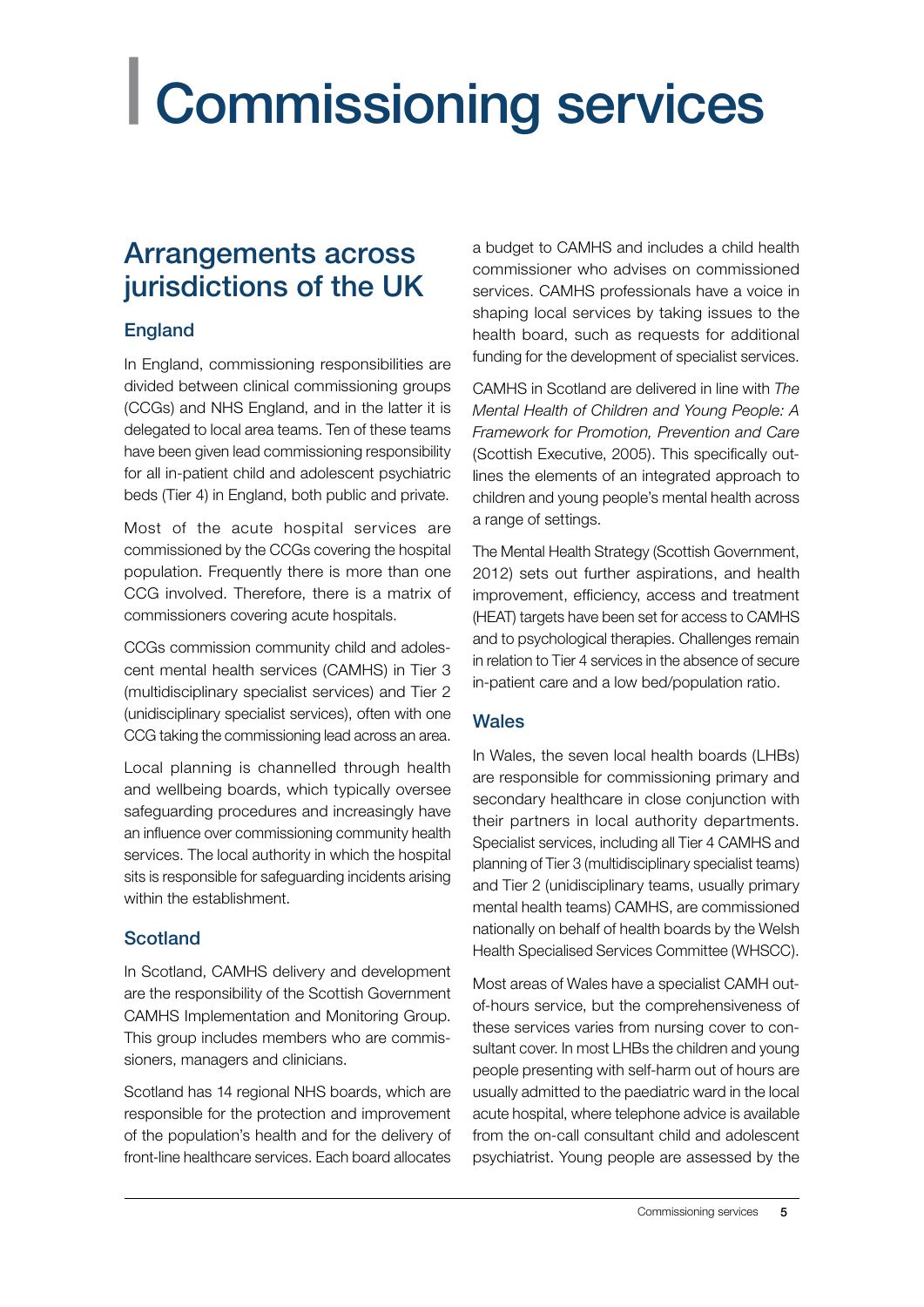local CAMHS team on the following working day. Paediatric in-patient care varies across Wales, some services admitting young people up to 16 years of age, others up to 18.

#### Northern Ireland

In Northern Ireland, regional commissioning responsibilities lie with the five health and social care boards (HSCBs), although most local decisionmaking is devolved to local commissioning groups (LCGs) representing each of the five health and social care trust areas. Although commissioning arrangements differ from those in the rest of the UK, the principle of developing clear and collaborative care pathways equally applies.

The HSCBs need to ensure that regional services such as in-patient CAMHS adequately meet the needs of the population.

In 2011, a regional review focusing on moving care from hospital to the community (Health and Social Care, 2011) led to the establishment of integrated care partnerships (ICPs). These are made up of representatives from health and social care providers. Their purpose is to ensure that delivery is consistent and coordinated. Together, the LCGs and ICPs will need to ensure an effective communitybased multi-agency response to self-harm.

### Commissioning in relation to self-harm

Local commissioners should ensure that the significance of self-harm in young people is fully recognised in their plans, notably any CAMHS-related joint strategies, thus involving the local authority. Community and multi-agency responses to self-harm should be made clear. They should also set down requirements for service providers to plan and negotiate adequate local services to support the activities described in this report.

#### Recommendation 1

For self-harm presenting to the acute hospital, commissioners need to be mindful that multiple services are involved. Therefore, service specifications for all relevant services should include recognition of the importance of self-harm in young people.

#### Recommendation 2

Commissioners need to stress the importance of collaborative working between the acute hospital, mental health services and the local authority in responding to a young person's self-harm. Commissioners need to prevent fault lines developing between services, where possible. Pressing for joint protocols and agreed pathways is a good way of promoting collaborative working.

Adequate in-patient psychiatric beds for children and adolescents need to be commissioned. These beds need to be readily accessible to prevent young people staying on acute medical wards for long periods, and pathways promoting strong community links and facilitating early return to the community should be set down.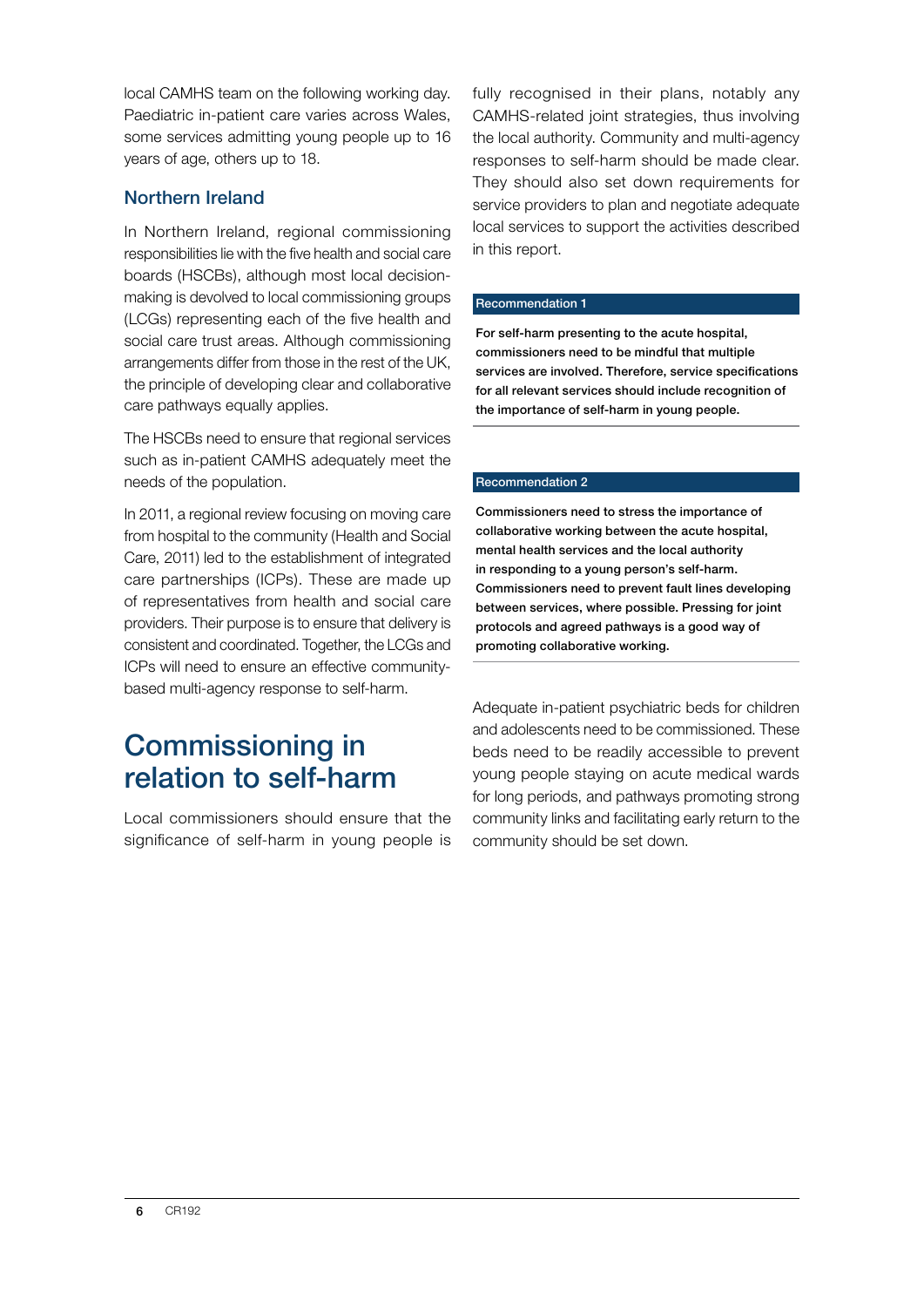# <span id="page-8-0"></span>| Risk factors

Self-harm can be broadly grouped into selfpoisoning (with prescription medication or other chemicals) and self-injury (Horrocks *et al*, 2003). The latter most commonly includes self-cutting, but may also involve behaviours such as stabbing, jumping or hanging.

Self-harm may be an indicator of a range of serious problems that includes mental illness, dysfunctional family relationships, substance misuse, bullying and physical and sexual abuse.

Research (Hawton *et al*, 2012a) indicates that the following factors are most likely to be associated with a higher risk of completed suicide by adolescents who self-harm:

- $\bullet$  individual factors:
	- ${\circ}$  male gender
	- o older age
	- { presence of mental disorder such as depression or attention-deficit hyperactivity disorder (ADHD)
	- { alcohol and substance misuse
	- $\circ$  previous attempt and previous self-harm
	- { psychiatric history (especially in-patient treatment)
	- { high ongoing suicidal intent
	- $\circ$  medical severity of the act
	- $\circ$  violent methods (hanging, jumping, etc.)
	- { hopelessness
- family/social factors:
	- $\circ$  parental separation/divorce or death
	- { family history of suicidal behaviour
	- { parental mental disorder
	- $\circ$  interpersonal difficulties
	- { restricted educational achievement
	- { low socioeconomic status
	- o adverse childhood experiences
	- $\circ$  social contagion.

For the whole-age population, physical ill health, unemployment and living alone are risk factors. These are less relevant to the adolescent population, but poor support or indeed care breakdown, such as being a looked after child, is highly pertinent.

About 25% of young people self-harm on one occasion, most commonly by self-cutting (Wright *et al*, 2013). Recurring self-harming is less common, with 9.5% of young people self-harming on more than four occasions (Plener *et al*, 2009). Some commentators have coined the term non-suicidal self-injury, but this is thought to be potentially unhelpful as it might encourage professionals to view people who cut as at low risk of suicide. In fact, the risk of completed suicide among young people who cut themselves is ultimately higher than among those who have taken an overdose (Hawton *et al*, 2012b).

People who frequently self-harm comprise a small but important group of patients. Their patterns of repetition and other characteristics may differ and this needs to be considered in planning care.

The risk factors for self-harm are similar to those for completed suicide, although with some exceptions:

- $\bullet$  suicide is more common among males, whereas self-harm is more common among females
- $\bullet$  suicide is more likely to be associated with major depressive disorder, whereas self-harm is more likely to be associated with anxiety disorders
- $\bullet$  family dysfunction is more likely to be associated with suicide.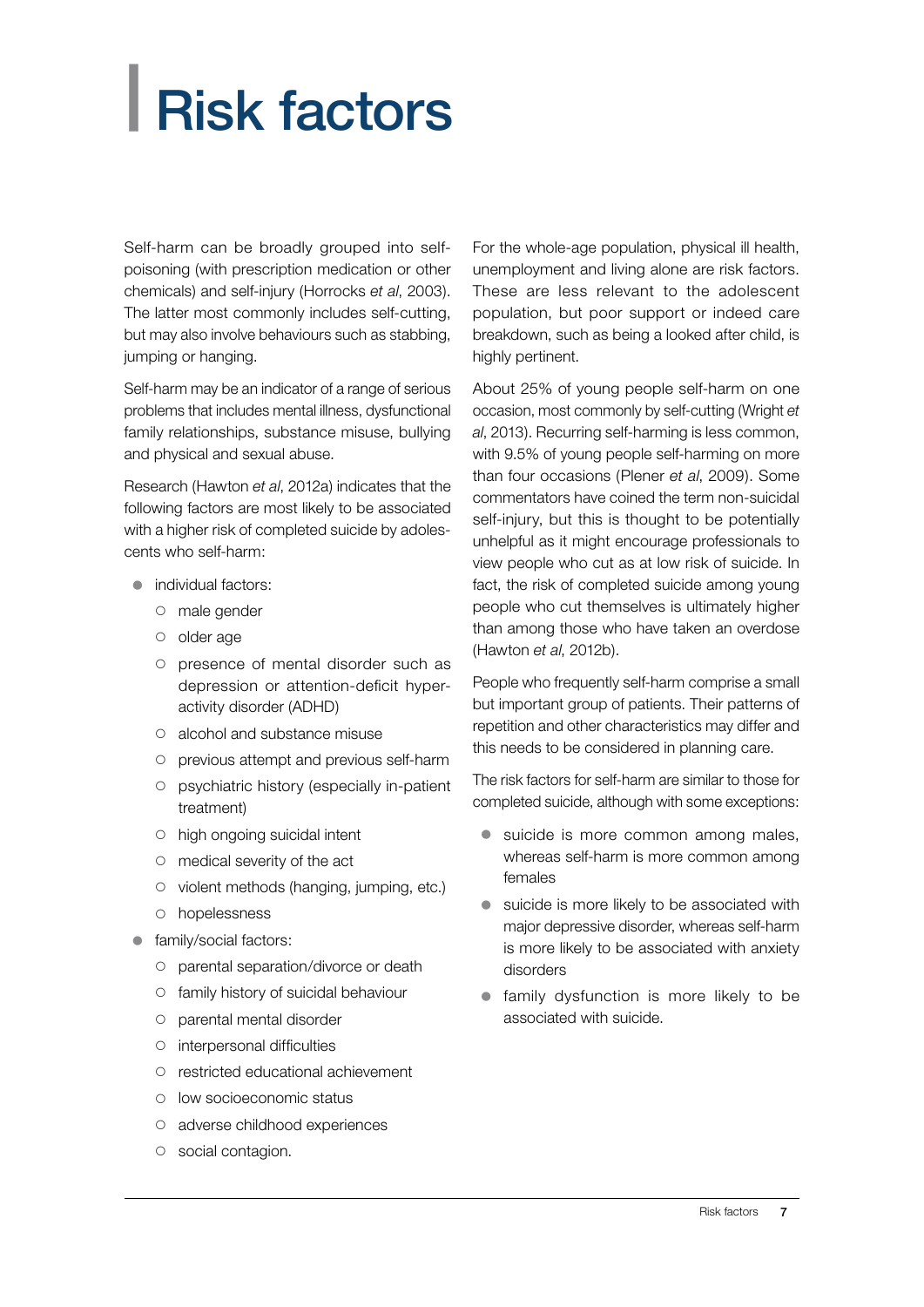## <span id="page-9-0"></span>| Young people's experiences of services

Young people should be involved in the planning and monitoring of self-harm services.

Findings from the Talking Taboos campaign (Cello & YoungMinds, 2012) highlight professional gaps in knowledge and the need for a deeper understanding of how to support young people who self-harm. In that research almost half of GPs did not understand the reasons why young people self-harm and three out of five were concerned that they did not know what language to use when talking to a young person about self-harm. Similarly, teachers felt 'helpless' and unsure of what they can say; 80% wanted clear practical advice and materials that they can share directly with young people. Most young people turn to online support instead of their GPs, teachers or parents.

Communications are generally strained between front-line professionals, families and young people, given the lack of understanding and the amount of shame and guilt involved. Parents may also struggle with knowing what to do, sensing stigma as well as shame or blame. In the Talking Taboos study, a third of parents said that they would be reluctant to seek help, partly for these reasons, but also for fear of making things worse for their daughter or son.

In most instances, prolonged lack of communication promotes the progression of self-harm into vicious downward spirals. Self-harm is a sensitive issue and is a symptom of the complex interplay of stressors that vary in each young person's life. Young people need help and support from family, friends and the community. Talking about the issues in a sensitive and calm way with compassion and some curiosity is often a good place to start.

#### Consultation with young people

In 2013, the YoungMinds Very Important Kids (VIK) focus group discussed self-harm. We outline here key messages from this discussion.

Young people remain concerned with the attitude of front-line professionals who lack understanding of self-harm. Unacceptable attitudes and comments of professionals have a negative effect on the ways in which young people access help and support.

#### Hurdles to healthcare

- $\bullet$  Critical comments that the young people cited ranged from underestimating the seriousness of self-harm to simple ridicule: 'Oh it's only superficial', 'Oh my God, what did you do?', 'It's just a phase', 'A teenage hormonal thing', 'You're just here to get attention', 'This is stupid', 'What do you want out of this?', 'You're wasting our time'. Criticisms such as these can raise barriers to recovery.
- Lack of privacy, confidential matters discussed in open areas and the lack of respect for young people seeking help in emergency departments were common themes.
- Young people felt out of place on paediatric wards, with long waiting times to see psychiatric professionals and reduced input at the weekend. Families were left out and were not always supported.
- One young person was suspended from school for self-harming; such punitive measures can have a detrimental impact and may encourage secretive self-harming.
- $\bullet$  There was inconsistency in levels of support offered by CAMHS, and young people were more likely to be prioritised if their self-harm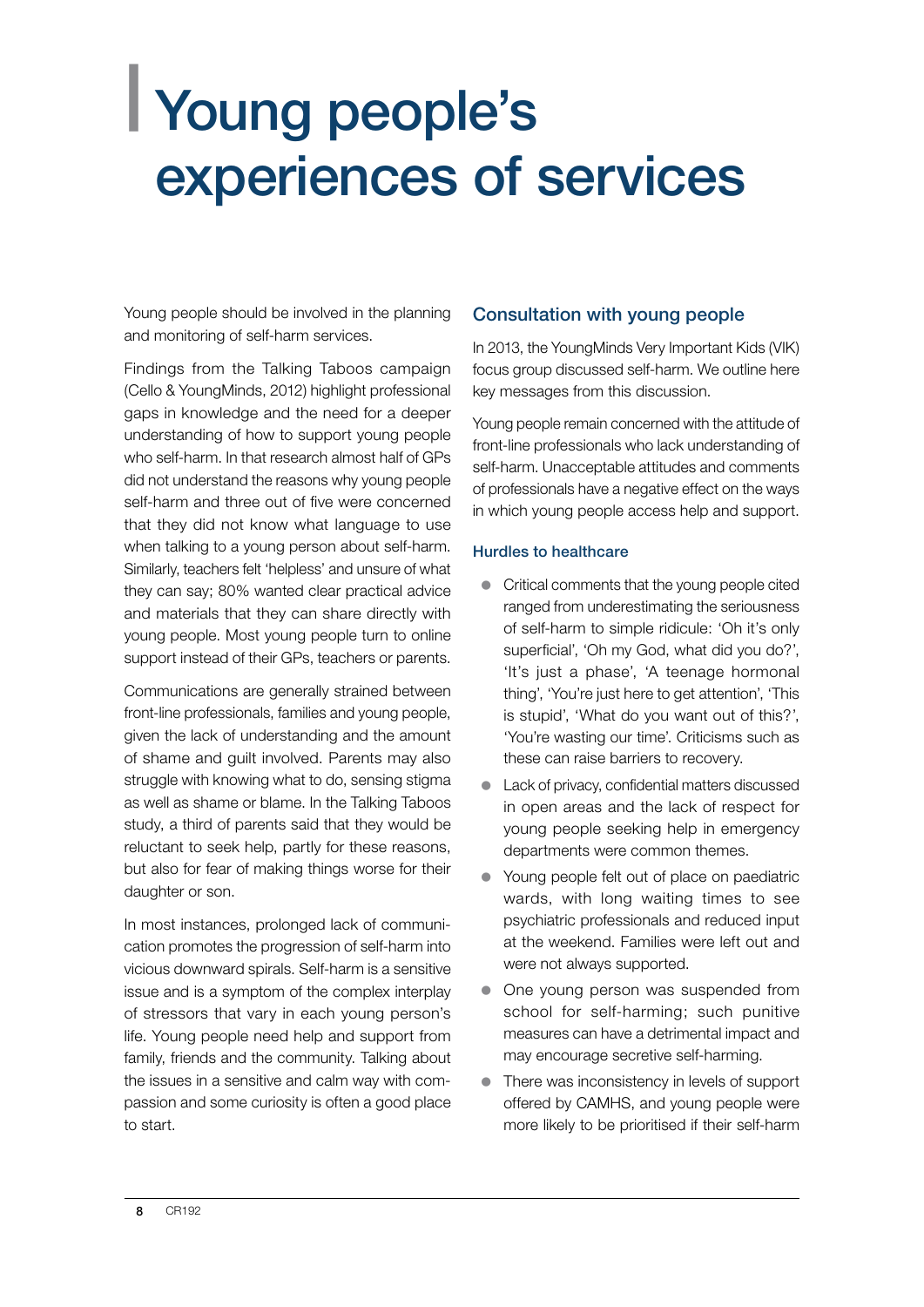was severe. This led to frustration and feelings of not being taken seriously.

• Contradictory messages such as 'Do it safely' and 'Don't do it at all' left young people confused.

#### Building bridges and breaking barriers

- Young people uniformly reported good services from CAMHS liaison teams. They felt understood and they appreciated the consistent approach that reduced the need for emergency help.
- Young people valued collaborative working which balanced power, leading to trusting relationships that facilitated therapeutic sharing of responsibility.
- Young people thought that emotional aspects of self-harm management were more important than the medical and physical aspects of treatment.
- Young people highly valued clear communication and a fuller understanding of self-harm, with a caring and sensitive approach from all professionals.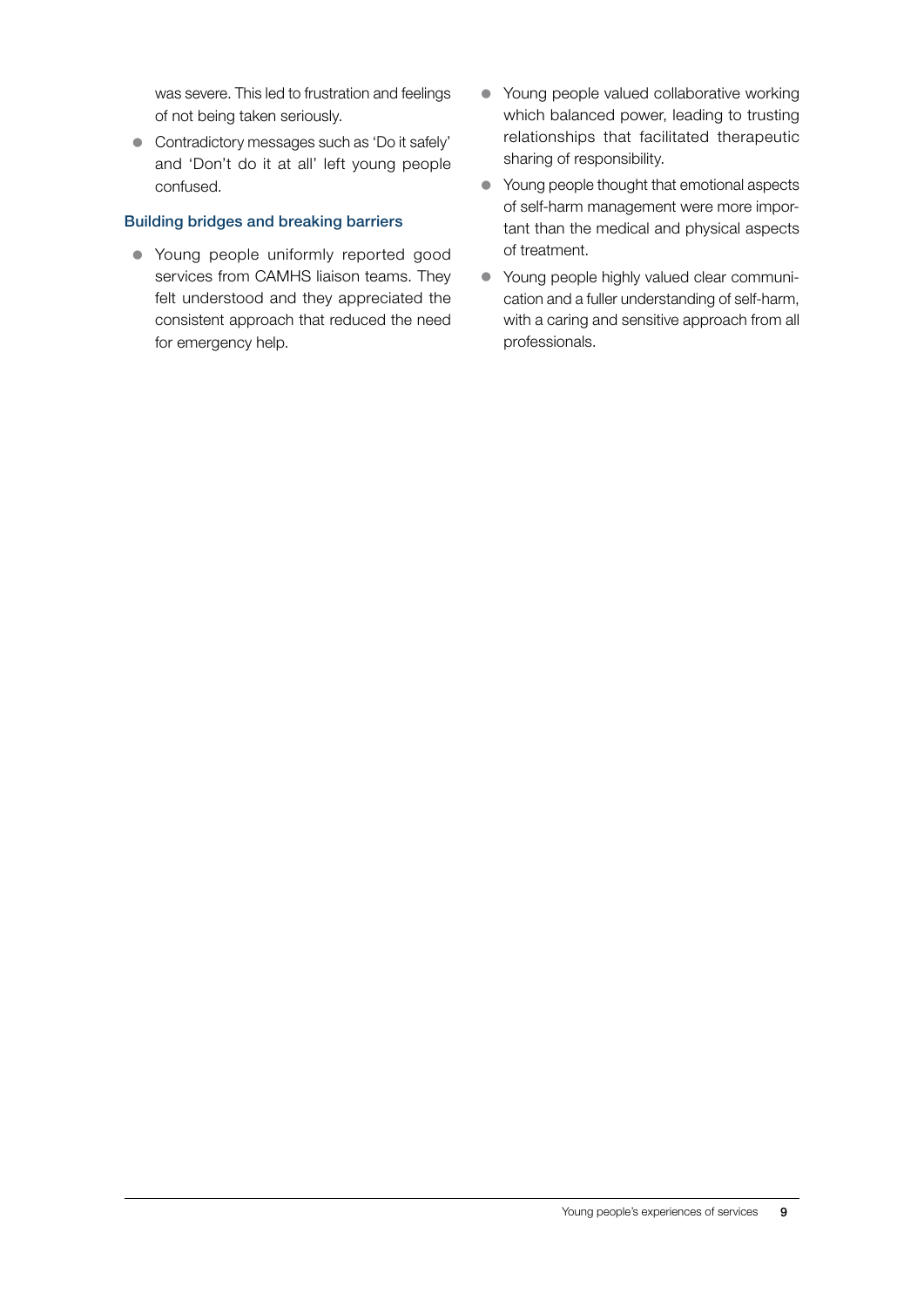## <span id="page-11-0"></span>| Community presentation of self-harm

Most self-harm occurs in the community. In the Child and Adolescent Self-harm in Europe (CASE) study, 87.4% of young people did not seek help from an acute hospital (Hawton *et al*, 2009). In most instances, a friend, family member or teacher notices a change in the young person. Most young people feel a sense of relief when people in their dayto-day lives are supportive and non-judgemental. A supportive friend, family member or teacher can significantly improve a young person's situation.

## The role of all front-line professionals

It is crucial that front-line professionals involved with a young person who self-harms are open minded and compassionate (Cole-King *et al*, 2013). Young people benefit from a non-judgemental approach from a person who is able to listen to them, foster a good relationship with them and encourage them to establish positive relationships with services. That person might be anyone who comes into contact with the young person in any setting – perhaps a parent, friend, teacher, counsellor, GP, nurse or CAMHS professional.

Basic understanding of self-harm should extend to all tiers of service. Compassion and promotion of positive communication, as well as simple advice about maintaining safety, should be available at all tiers. Self-help resources, such as those listed in the Appendix, may help support this.

#### Recommendation 3

Asking about self-harm does not increase the behaviour. It is important that all front-line professionals become familiar with asking about self-harm when talking with young people who are struggling with changes in their lives.

It is important that the young person is clear about confidentiality, with limits outlined right at the outset of a conversation. This does not discourage young people from disclosing their difficulties.

When a young person presents with an episode of self-harm it is important to establish whether there is a risk of self-poisoning or other physical health risks because of suicidal ideation. Asking the questions does not increase the likelihood of harm coming to the young person. Every encounter with a suicidal person is an opportunity to intervene to reduce their distress and, potentially, to save a life.

These points can be summarised as follows.

Try to avoid:

- reacting with strong or negative emotions:
	- { alarm or discomfort
	- $\circ$  asking abrupt or rapid questions
	- ${\circ}$  threatening or getting angry
	- $\circ$  making accusations, e.g. that the young person is attention-seeking
	- { frustration if the support offered does not seem to be making a difference
- $\bullet$  too much focus on the self-harm itself:
	- ${\circ}$  engaging in power struggles or demanding that self-harm should stop
	- $\circ$  ignoring other warning signs
- $\bullet$  promising to keep things a secret.

#### It is helpful:

- $\bullet$  when talking to the young person to:
	- $\circ$  take all self-harm seriously
	- $\circ$  listen carefully, in a calm and compassionate way
	- ${\circ}$  take a non-judgemental approach and try to reassure them that you understand that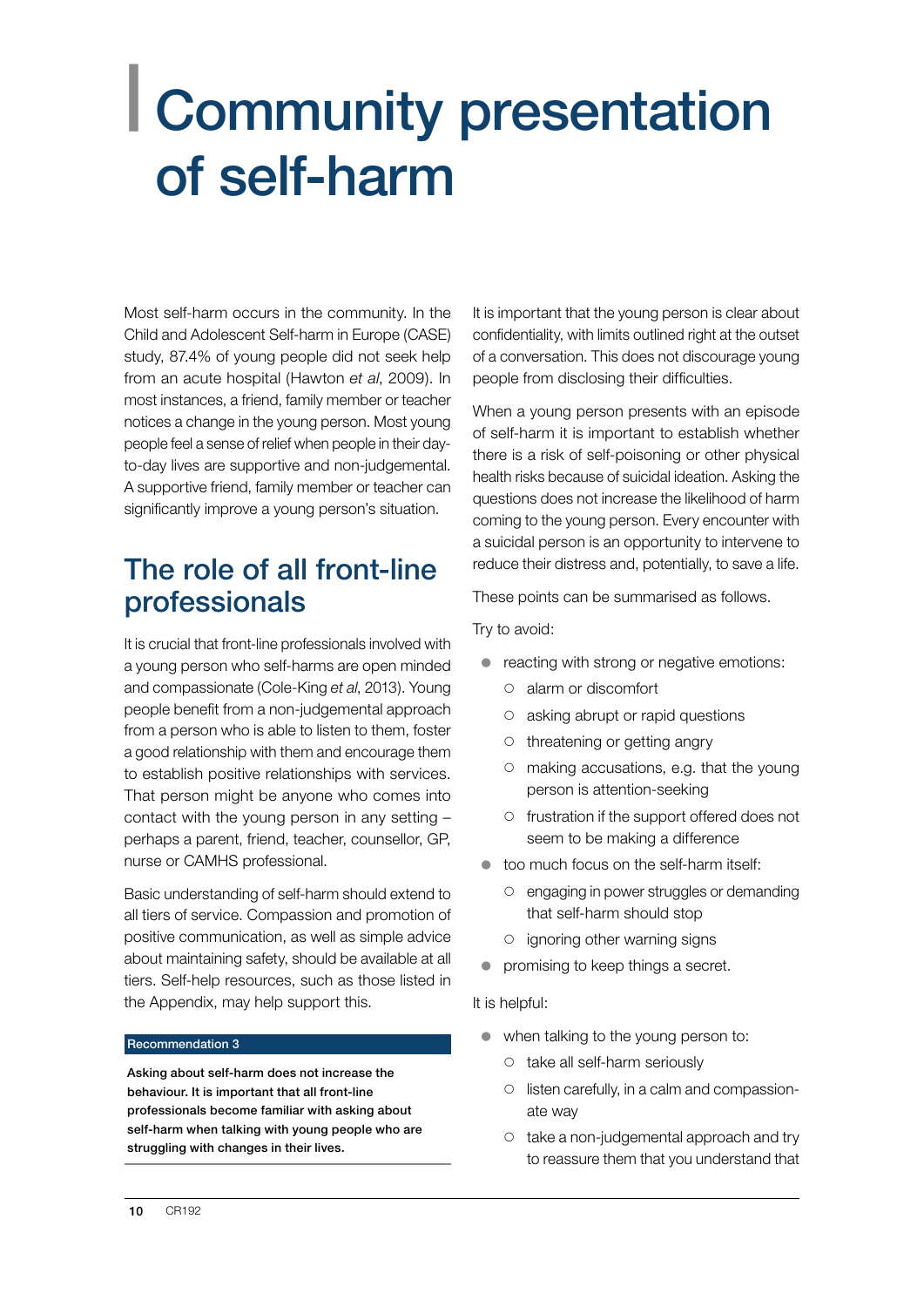the self-harm is helping them to cope at the moment and that you want to help

- { make sure they understand the limits of confidentiality
- $\circ$  if there are safeguarding concerns, follow local safeguarding procedures
- $\circ$  help the young person to identify their own coping strategies and support network
- { offer information about support services
- $\bullet$  when talking to others to:
	- { control contagion look out for impact on the young person's peer group
	- $\circ$  offer support to peers as needed.

If a young person has self-harmed through self-poisoning, attendance at an emergency department is necessary. This is because it is often hard to quantify the risk involved following ingestion of a substance, so a cautious approach needs to be exercised. Emergency department attendance will help with evaluating both physical health and mental health risks.

In self-injury the physical health risks may be more easily quantifiable since the result may be visible, as in cutting. This means that emergency department attendance to evaluate physical harm may not be necessary. However, the front-line professionals must pay attention to mental health and safeguarding risks, evaluate them in line with their training and expertise and act accordingly.

A mental health risk assessment may also be needed.

#### Recommendation 4

Front-line professionals should be able to carry out the basics of a mental health risk assessment.

This should include asking about the history of self-harming behaviour as well as trying to understand the part it plays in coping. It is critical to ask about suicidal ideation and any continuing suicidal intent. Basic family and social information should be gathered if not already known. It is worthwhile screening for characteristics known to be associated with risk, notably depression and hopelessness.

In some instances, a more extensive mental health risk assessment will be needed. If this is the case, there are various options, such as referral to an emergency department, referral to specialist CAMHS or consulting with colleagues. This must be decided on a case-by-case basis.

### Input from schools

It is important to promote resilience in young people. Schools should promote a nurturing environment that actively discourages bullying and encourages inclusion at every stage, as well as encouraging students to be supportive to their peers.

A school policy on self-harm and related confidentiality should be in place.

#### Recommendation 5

Many school staff feel unskilled and unsupported in dealing with pupils' self-harm, so it is important that schools prioritise the self-harm training needs of their staff along with other mandatory training. This support is crucial for staff to feel confident in supporting young people in an effective, non-judgemental manner.

Collaboration between schools and statutory and voluntary agencies is crucial in the ongoing support of young people who self-harm, so that knowledge improves, service access is maintained and services build towards better outcomes for these individuals.

### The role of the GP

Young people who self-harm may consult their GP. The GP should try to put the young person at ease and take an initial history. This should not be exhaustive, but should aim to determine the current level of risk to the individual and to ascertain whether there are any safeguarding concerns that merit immediate attention (Roberts *et al*, 2013). Children who have been exploited or are living in violent, abusive homes or in households with adults who are unable to provide for their basic needs may present with cutting or a history of a recent overdose and need prompt referral to Social Services for further assessment.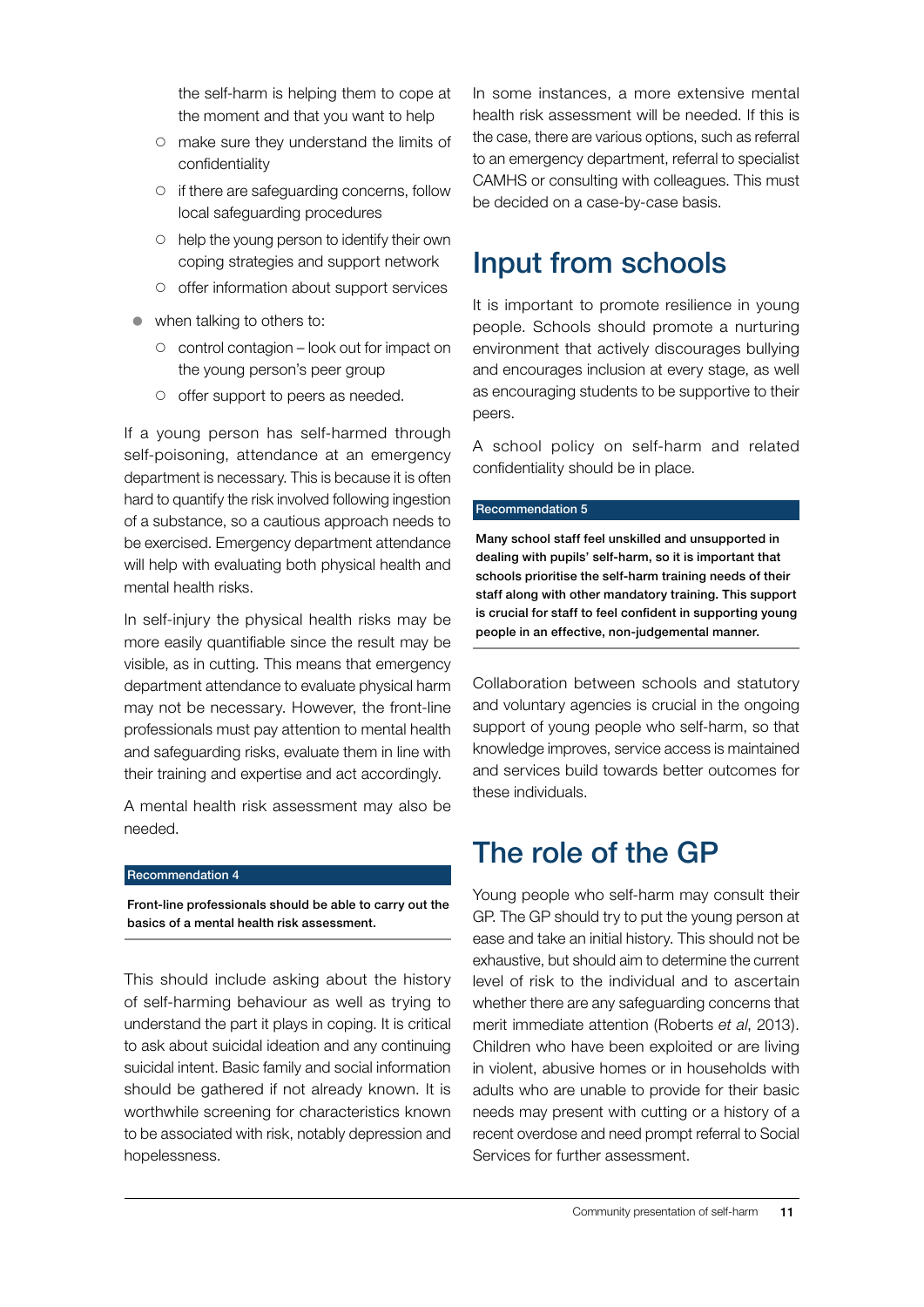The GP needs to assure the young person that information will be treated respectfully with limits to confidentiality outlined.

If the young person presents with a history of cutting, it is helpful to establish when the cutting started, its frequency and the usual sites (such as the arms, thighs, breasts and abdomen). It is also important to ask about associated feelings and how the cutting links to these.

Other questions that the GP might ask the young person include:

- Have they identified any triggers? Are there particular worries or problems?
- $\bullet$  Is the cutting becoming more frequent? Is it changing (e.g. cutting deeper)? How does the young person feel after cutting? Are any other behaviours used to deal with the feelings that lead to cutting (e.g. drinking, using drugs)?
- $\bullet$  Are they having any thoughts that life is not worth living?
- Have sleep, eating and weight patterns changed?
- What about friendships, school, family? Do they have anyone else to talk with?

Given the wider knowledge the GP may have of the family and those living at the address, the GP may know of likely triggers, such as a recent diagnosis of illness in a family member or a history of mental ill health. This puts the GP in a good position to ask about these matters.

With the young person's consent, it is important to examine any sites of scarring and also to conduct a more general physical examination where appropriate.

The consultation in general practice needs to conclude with an agreed follow-up plan and a decision as to whether the GP needs to consult with colleagues in CAMHS, often the primary mental health worker (PMHW), to establish whether further assessment of the young person's mental state is needed. Planned brief GP consultations spaced weekly or fortnightly can be supportive to young people.

Red flags signalling increased concern include:

 $\bullet$  significant suicidal ideation

- hopelessness
- violent method used, such as hanging or jumping
- $\bullet$  significantly escalating self-harm
- self-harm in association with likely mental disorder, notably depression, significant anxiety or eating disorder
- disengagement from services
- absence of an effective young person safety plan
- $\bullet$  absence of effective supports.

### Interventions

Many different professionals could provide care or support for the young person and their family, but this will inevitably depend on the skill of the professionals involved and the complexity of the clinical scenario. The young person might be referred onto a multidisciplinary CAMHS team (Tier 3), but other options are usually considered as well. These might include consultation with the primary mental health service (Tier 2) or the Tier 3 service, joint working and training to gain the necessary skills.

Intervention should be tailored to the young person's need and should be collaborative. The aim of the treatment should be to reduce selfharm, reduce risk and treat underlying difficulties. In the first instance, it is important that there is limited access to the means of self-harming. Both families and young people should be encouraged to dispose of sharp objects, tablets and other means of self-harm.

More formal interventions include evidence-based treatments such as 3–12 sessions of talking therapy with elements of cognitive–behavioural therapy (CBT), problem-solving therapy, psychodynamic treatments or family therapy (NICE, 2004, 2011). Dialectic behavioural therapy shows promise for repeated self-harm. Medication can be offered to treat underlying conditions.

It is often important to involve family members to facilitate the young person's recovery. It is also important to acknowledge the support needs of parents or carers since self-harm is often very stressful for the young person's family.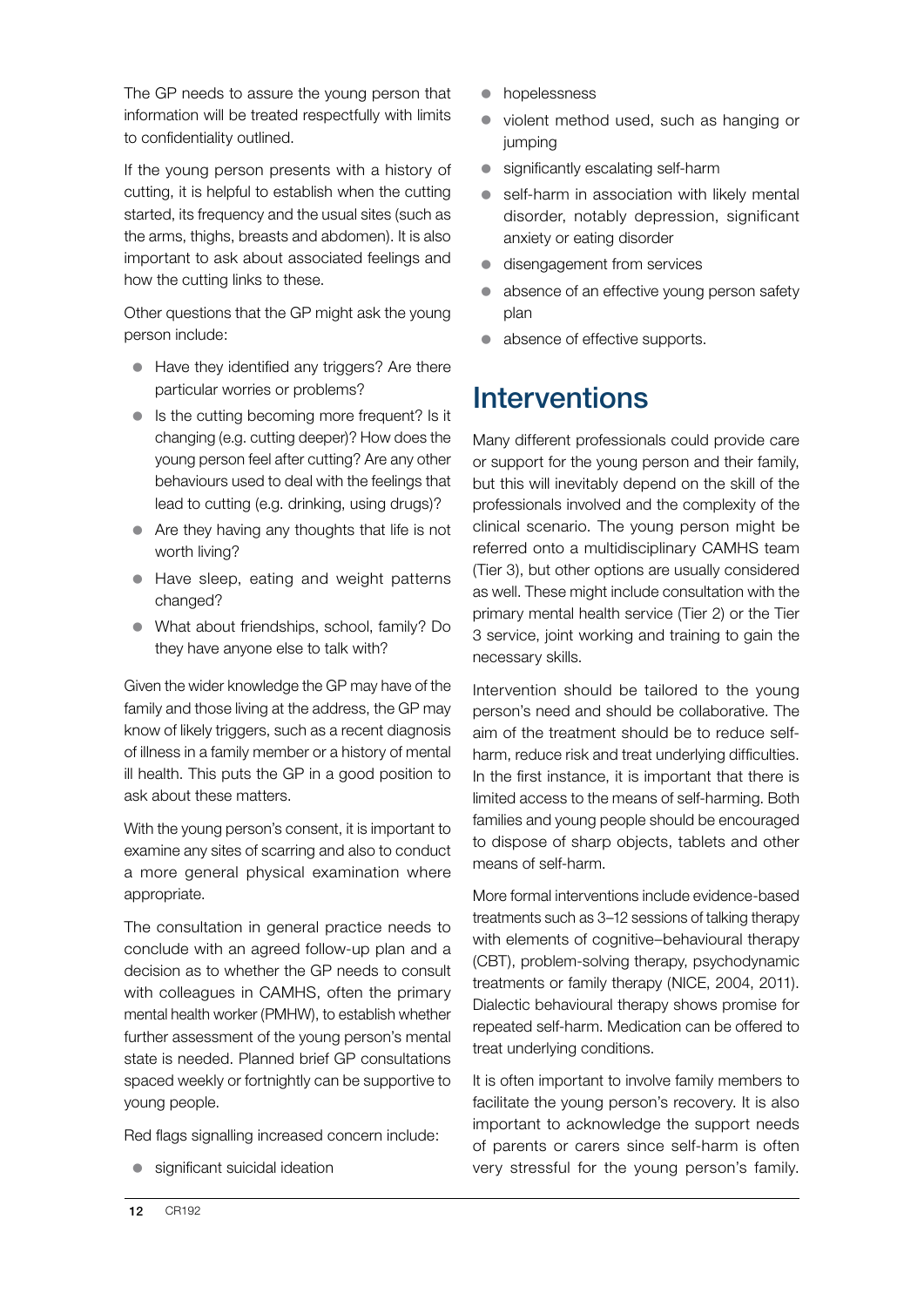In some instances, family work to strengthen communication and help resolve difficulties is valuable.

A crisis plan should include coping strategies, emergency contact numbers and how to access help both during and out of service hours. Transition and ending of treatment should always be planned so that young person and the family are able to work collaboratively towards recovery.

## Roles of specialist **CAMHS**

Specialist CAMHS teams (which include Tier 2 and Tier 3 CAMHS) provide consultation, training and direct delivery. These teams tend to become involved in more risky or complex cases, with onward referral to in-patient services of individuals with very complex problems or at very high risk. It is important to remember the supportive functions of specialist CAMHS to other services. This needs to be a two-way process, with both parties seeking and delivering support as it is needed. It is crucial that commissioners are mindful of these interservice and inter-agency relationships and consider including specific guidance where necessary.

The consultant child and adolescent psychiatrist typically takes a lead role in providing risk management support to other team members and to the wider community as needed. The consultant becomes directly involved if risk increases or if an underlying psychiatric disorder requiring medical intervention is suspected. This includes severe depression, psychosis, bipolar disorder, eating disorder, drug misuse (needing detoxification) or personality disorder.

The consultant psychiatrist may need to be involved when issues of consent and confidentiality trigger a need for a mental capacity assessment. If a Mental Health Act assessment is required, a section 12 approved mental health professional will be needed. If the young person needs to be admitted formally or informally to a psychiatric ward, the involvement of the consultant is critical in facilitating admission, discharge and follow-up.

## **Training**

Training expectations as outlined in NICE guidance are that clinical and non-clinical staff who come into contact with people who self-harm have a sufficient understanding to provide compassionate care (NICE, 2004, 2011).

Training should teach staff how to recognise and respond to self-harm, including assessment and management approaches. It should include education about the stigma and discrimination usually associated with self-harm and the need to avoid judgemental attitudes. Training should specifically aim to improve the quality and experience of care of young people who self-harm.

#### Recommendation 6

Young people who self-harm should be involved in the planning and delivery of training.

Emergency departments should seek the help of mental health service colleagues in training their staff.

All Tier 2 and Tier 3 staff should be trained in the assessment of children and young people who self-harm. This training should include knowledge of the Mental Health Act 1983 as well as capacity and consent. Training should include the impact of the stigma surrounding self-harm.

A number of useful publications and online resources are listed in the Appendix, in particular:

- MindEd e-learning modules, which offer free training about a broad range of mental health problems in children and adolescents, including self-harm; they are written with a general rather than a professional audience in mind, so are intended to have a wide reach
- general mental health resources include the *Toolkit for GPs* (Freer, 2013), about the mental health consultation in general practice
- z *Mental Health in Emergency Departments – A Toolkit for Improving Care* (College of Emergency Medicine, 2013)
- z Connecting with People's 4 Areas Assessment (Cole-King *et al*, 2011) gives a useful framework for assessing risk following self-harm.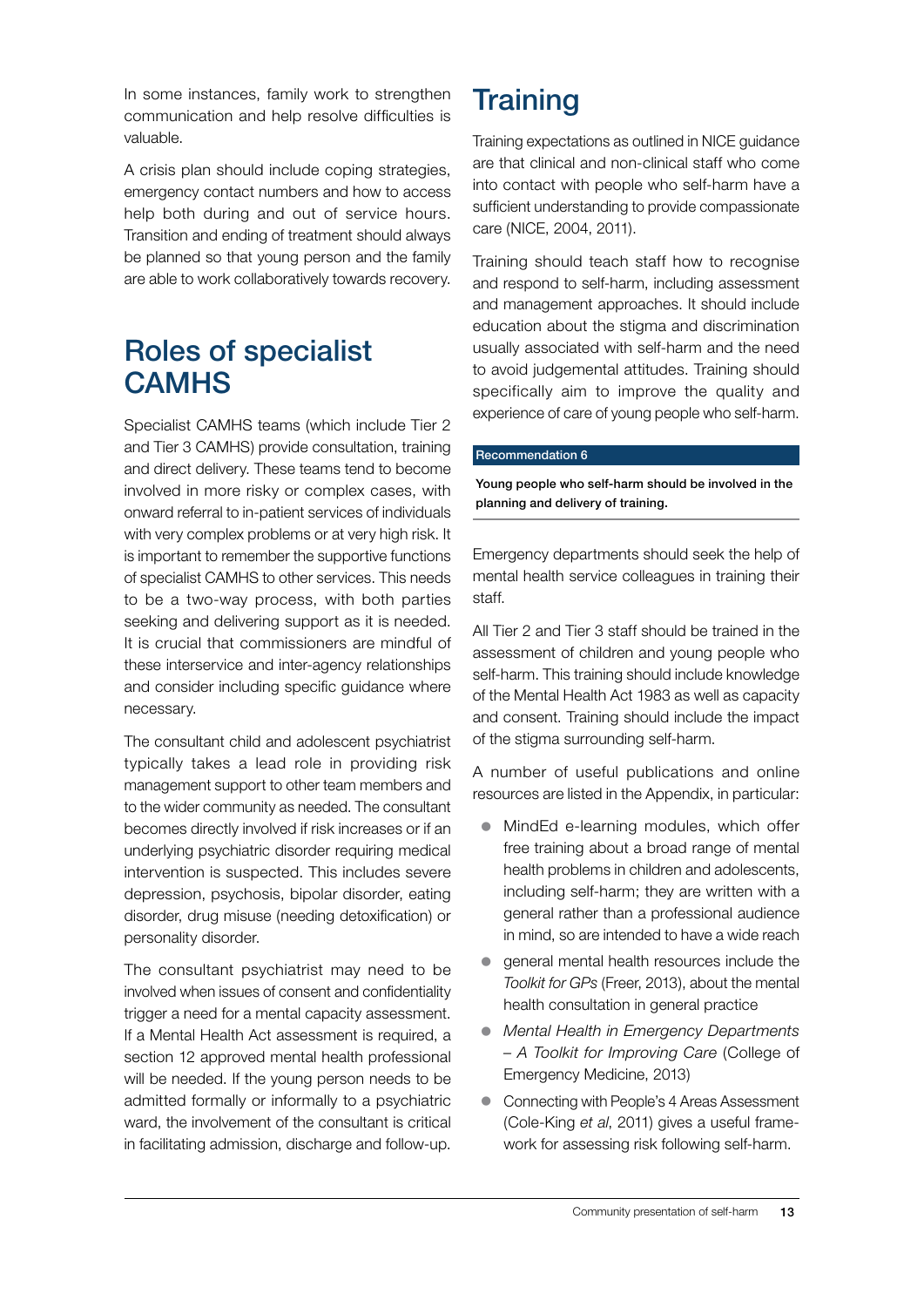## <span id="page-15-0"></span>| Assessment and interventions for acute presentation to hospital

Not all acts of self-harm would be considered an acute presentation in the community. Young people who self-harm in the community may be at a range of levels of risk, from low risk to chronically high risk. The same applies to people with physical health conditions.

Attending hospital comes about since someone has considered the risk to have significantly increased. This can be from a physical perspective (commonly, risk of harm from an overdose) or a psychiatric perspective (such as acute suicidal ideation). Acute suicidal ideation may be sufficient to justify hospital attendance, despite the absence of an act of self-harm.

If a community presentation does not include an acute medical, acute psychiatric or acute safeguarding need, then hospital attendance would be unlikely.

The purpose of hospital attendance is to assess the situation, reduce the risk where possible and engage necessary follow-up services. This applies to physical health conditions as well as psychiatric conditions. Hospital attendance is only one of many pathways for achieving these purposes.

At the stage of acute presentation, emergency physical assessment and treatment is undertaken in an emergency department. This should be accompanied by an initial assessment of the patient's mental state, and initial mental health risk assessment and assessment of safeguarding needs.

## Under-16s

#### Recommendation 7

In line with NICE guidance, young people under the age of 16 seen in the emergency department following acute self-harm presentations should be admitted. Admission should be to a paediatric, adolescent or medical ward or to a designated unit. This is indicated regardless of the individual's toxicological state so that comprehensive physical and psychosocial assessments can occur and management/crisis intervention can be planned and initiated.

The clinical purpose of hospital admission following an acute presentation of self-harm is to allow mental health assessments to be undertaken in a calm and considered manner, by staff experienced in assessing young people and their families. Assessments can be lengthy, requiring separate interviews of the young person alone, together with the parents and sometimes also of the parents alone, so it is important not to rush them. Private space off the main ward is needed to help discussion of personal matters that may cause distress. It is also important to take the opportunity to contact other agencies. This helps with both the completion of a thorough assessment and the formulation of a good-quality discharge and care plan.

The mental state of young people can vary significantly from one day to the next, and 'waiting to see' often brings a fuller picture. Relationships with parents/carers are often tense after an acute presentation of self-harm, so an overnight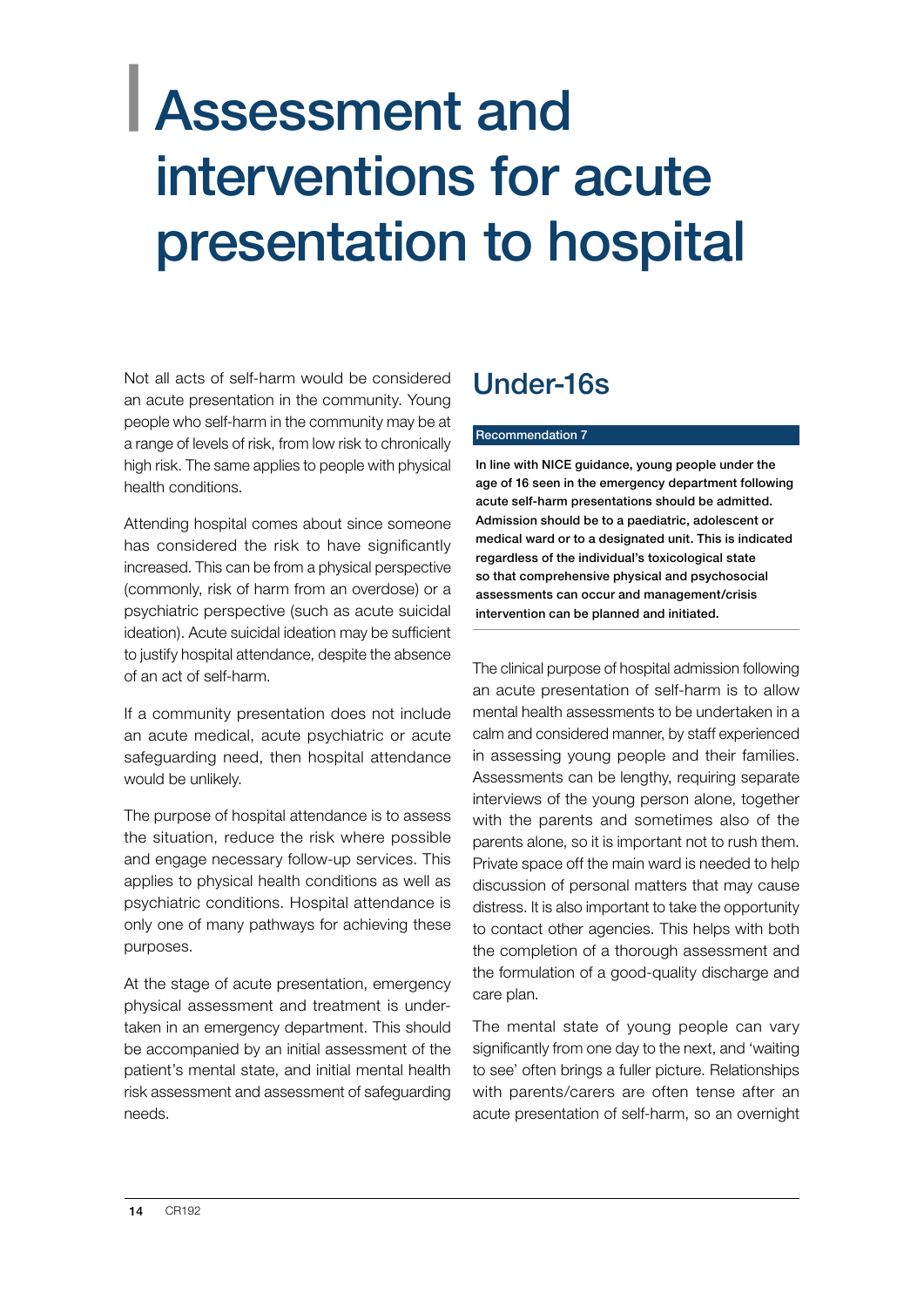hospital stay has a respite function and will allow for emotional cooling off. This will enable more accurate assessment and more reliable care planning.

Extended stays in hospital are not desirable. In particular, a system should be in place to allow high-quality mental health assessment and discharge planning to take place over weekends and public holidays.

## 16- and 17-year-olds

For 16- and 17-year-olds, guidance has been less clear. To clarify the rationale for Recommendation 8 below, the arguments for and against routine admission are presented here.

#### Arguments for routine admission

In an unpublished Royal College of Psychiatrists survey that we conducted, 80% of child and adolescent psychiatrists thought that the same approach should be applied across the full age range of 0–18 – advising admission regardless of physical health needs. This is in keeping with responsibilities of the Children Act 2004, with safeguarding responsibilities and with the National Service Framework for children (Department of Health, 2004), meaning that there is a consistent approach across the age range. The response also matches CAMHS arrangements.

The 16- to 17-year-old age group is at greater risk of completed suicide. Further, impending transition to adulthood makes the group particularly vulnerable, and taking a careful and caring approach provides a critical opportunity to punctuate the life course of a young person in crisis. Young people aged 16–17 are vulnerable to falling into gaps in services. These gaps may result in pressure to admit young people to acute psychiatric beds inappropriately, or else take risks by discharging young people late at night in a fragile state.

#### Arguments against routine admission

Under the Mental Capacity Act 2007, 16- and 17-year-olds have presumed capacity and may legally refuse intervention. Further, developmental

changes mean that they are more likely to give a clear and consistent account of their mental state and intentions, so there is less reliance on the reports of others.

The issue of self-cutting also requires consideration. About 10% of adolescents self-cut on several occasions (Plener *et al*, 2009). However, selfcutting usually presents less of an acute physical risk and most self-cutting does not result in attendance at an emergency department at all. This form of self-harm increases significantly from the age of 14 through to 18. Although short-term admission and comprehensive assessment of all young people may be desirable, this may not be possible because of existing resources. It may also have the unintended effect of deskilling nonspecialist staff in the community at Tiers 1 and 2.

#### Recommendation 8

For 16- to 17-year-olds, a developmentally sensitive and risk-proportionate approach should be taken. The objectives continue to be detection of difficulties and high-quality mental health assessment and planning, focused on the most vulnerable young people. If these objectives can be met and safe discharge planned, then it is suggested that a young person aged 16–17 seen in the emergency department following an acute self-harm presentation does not always need to stay overnight. However, if in any doubt, admission should follow.

The details of resources needed and pathways to be followed to facilitate this must be negotiated locally. CAMHS must be involved as well as hospital medical staff. Involvement of adult mental health services and/or psychiatric liaison services as well as children's services is likely to be needed.

## Mental health risk assessment and planning

Conducted well, a mental health risk assessment can be an important intervention that, in itself, can aid recovery (Kapur *et al*, 2013). It should include assessments of the family, social situation, education and safeguarding issues. Assessment should cover matters specific to the act of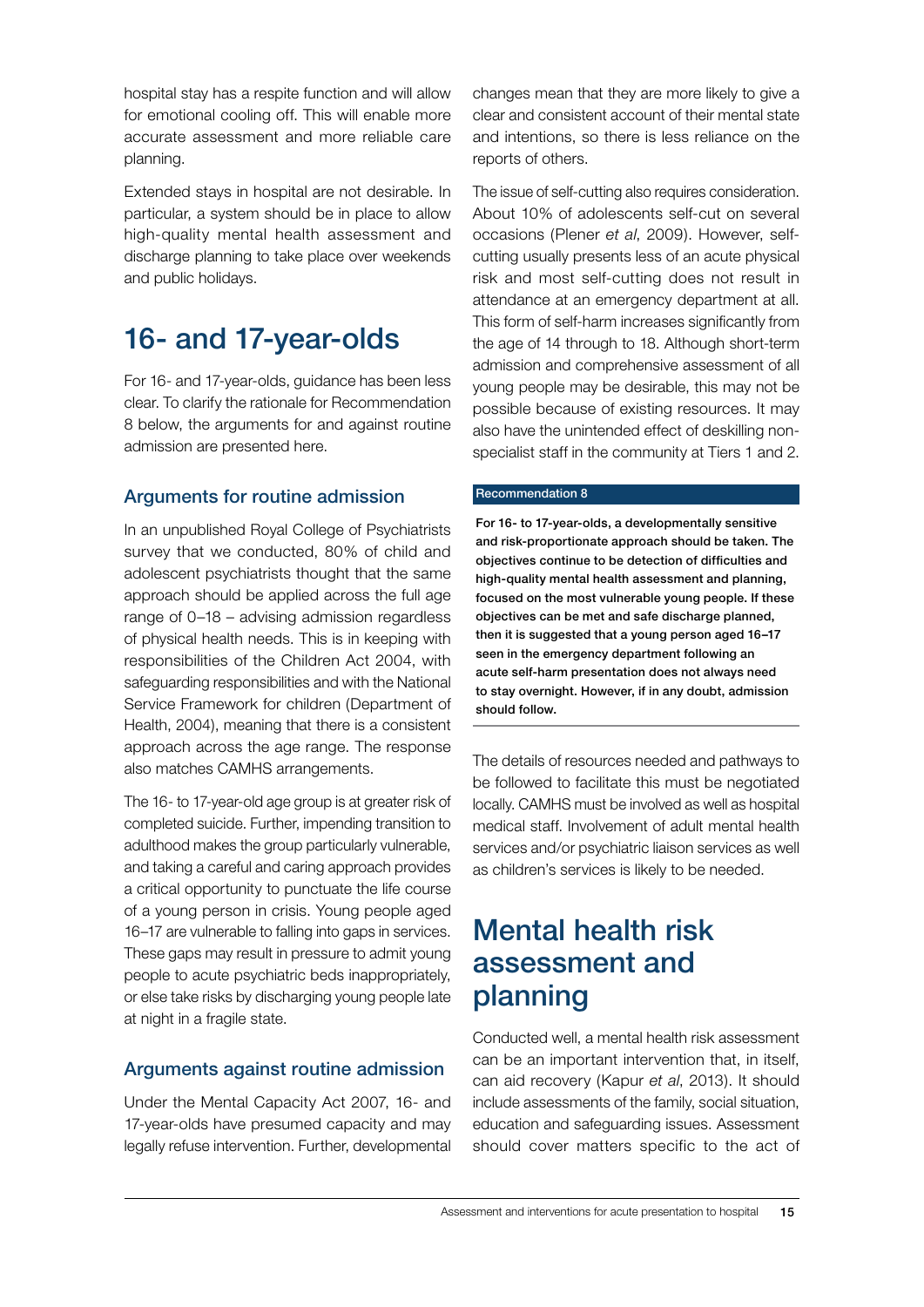self-harm and also consider wider psychological and social triggers and needs. It should include identification of the main clinical and demographic features, and as well as characteristics known to be associated with risk, notably social isolation, depression, hopelessness and continuing suicidal intent. Particular attention should be given to children and young people from Black and minority ethnic groups.

Staff should always try to get the young person's permission before involving family and members of their network.

Although standardised risk assessment tools are useful additions to the assessment process, they should not be used to decide whether a young person is discharged or offered treatment/ intervention. Nor should they be used to predict future risk of self-harm.

The young person and family should be given written information about self-harm, with names and contact details of relevant agencies, including out-of-hours services.

Self-harm may be the route by which child abuse or severe failures of childcare come to light, particularly for people presenting at younger ages. The continuing risk of acting on self-damaging or suicidal impulses may be a direct function of the parental and/or social care provided for a young person. Similarly, exposure to domestic or other

violence, exploitation and trafficking may come to light. Local safeguarding boards should ensure that this is reflected in safeguarding training of staff. Indeed, some boards include an expectation in safeguarding policy that the local authority should receive notification of a safeguarding concern for all young people presenting with self-harm to a hospital.

#### Recommendation 9

Where concerns arise about care quality or significant harm, joint assessment by social care and health services staff should be arranged, with local procedures to reflect this.

NICE guidance recommends using the Common Assessment Framework (CAF) in these circumstances (NICE, 2004). Securing a young person's safety may require recourse to a statutory order and/or alternative care arrangements to be made by the relevant local authority Social Services department.

Self-harm may be an indication of major psychiatric disorder requiring admission to a specialist in-patient treatment unit. The pathway to accessing in-patient beds will be shaped by local agreement. A smooth process and pathway needs to be in place so that all parties can follow the required steps. It may be necessary for staff of each relevant trust to advise their service commissioners appropriately so that arrangements can be adjusted/improved as necessary.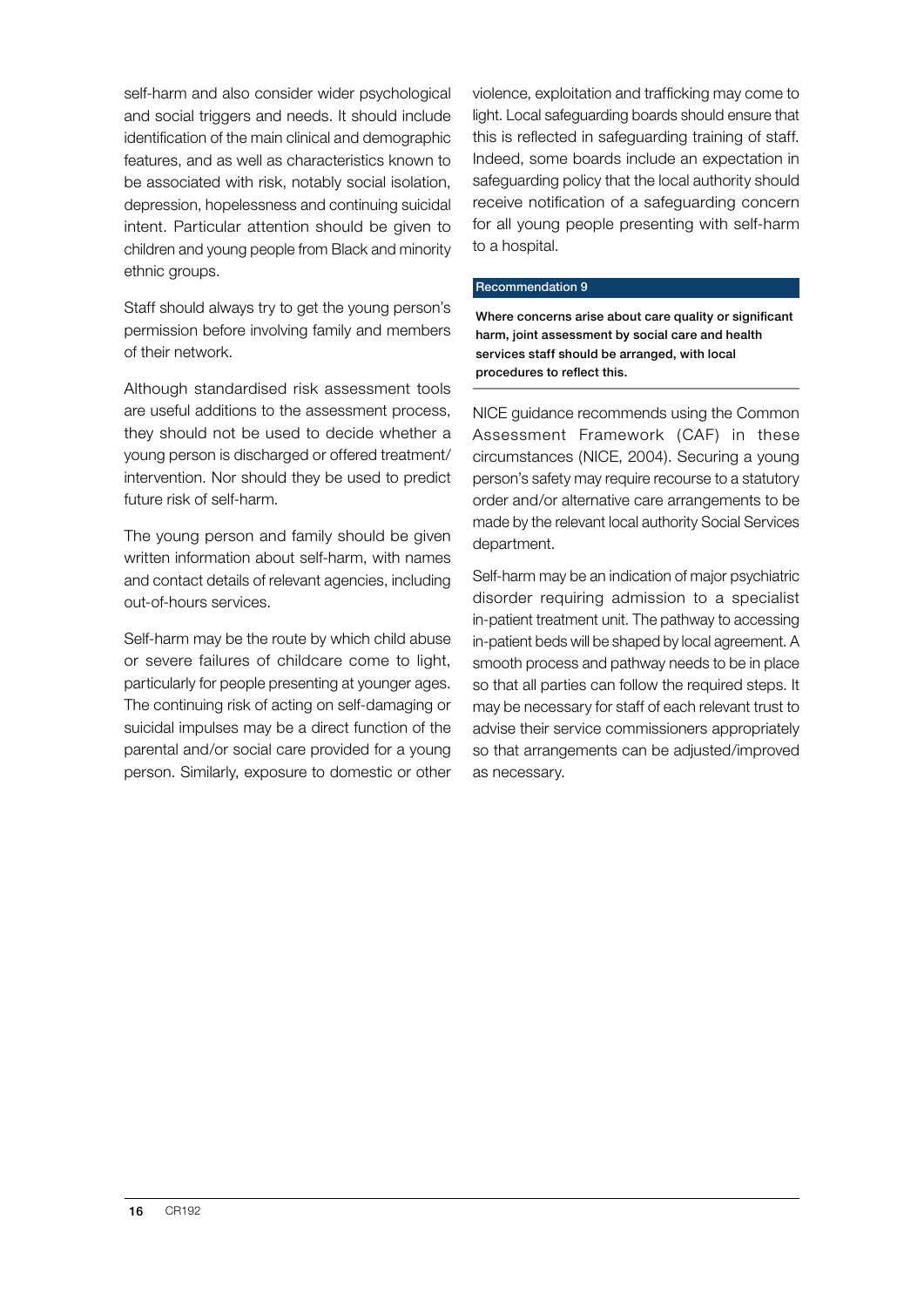## <span id="page-18-0"></span>| Joint protocols for the management of self-harm

It is essential that all providers of healthcare, including NHS trusts, primary care trusts and local health groups ensure that a protocol for the management of self-harm is agreed between the professional staff and managers of the following departments:

- $\bullet$  CAMHS
- $\bullet$  adult psychiatric services, including liaison
- emergency departments
- paediatrics and child health (including community child health) services
- **•** general medical services
- $\bullet$  substance misuse services
- $\bullet$  learning disability services.

These departments may not lie within a single trust or, in the case of larger generic trusts, within the same clinical directorate. Therefore, it is essential that service agreements are developed between trusts and across the relevant clinical directorates to enable a seamless service to be provided regardless of the corporate or physical boundaries of individual providers and/or their clinical directorates or departments.

#### Recommendation 10

It is recommended that a consultant paediatrician (local lead) and a consultant child and adolescent psychiatrist be nominated as the joint service leaders. They should work together to ensure that protocols for assessing, caring for and treating young people who harm themselves are negotiated with and agreed between their employing trusts or directorates, where they are different. Additionally, they should press for the resolution of operational difficulties and delivery of appropriate training to paediatric ward and emergency department staff.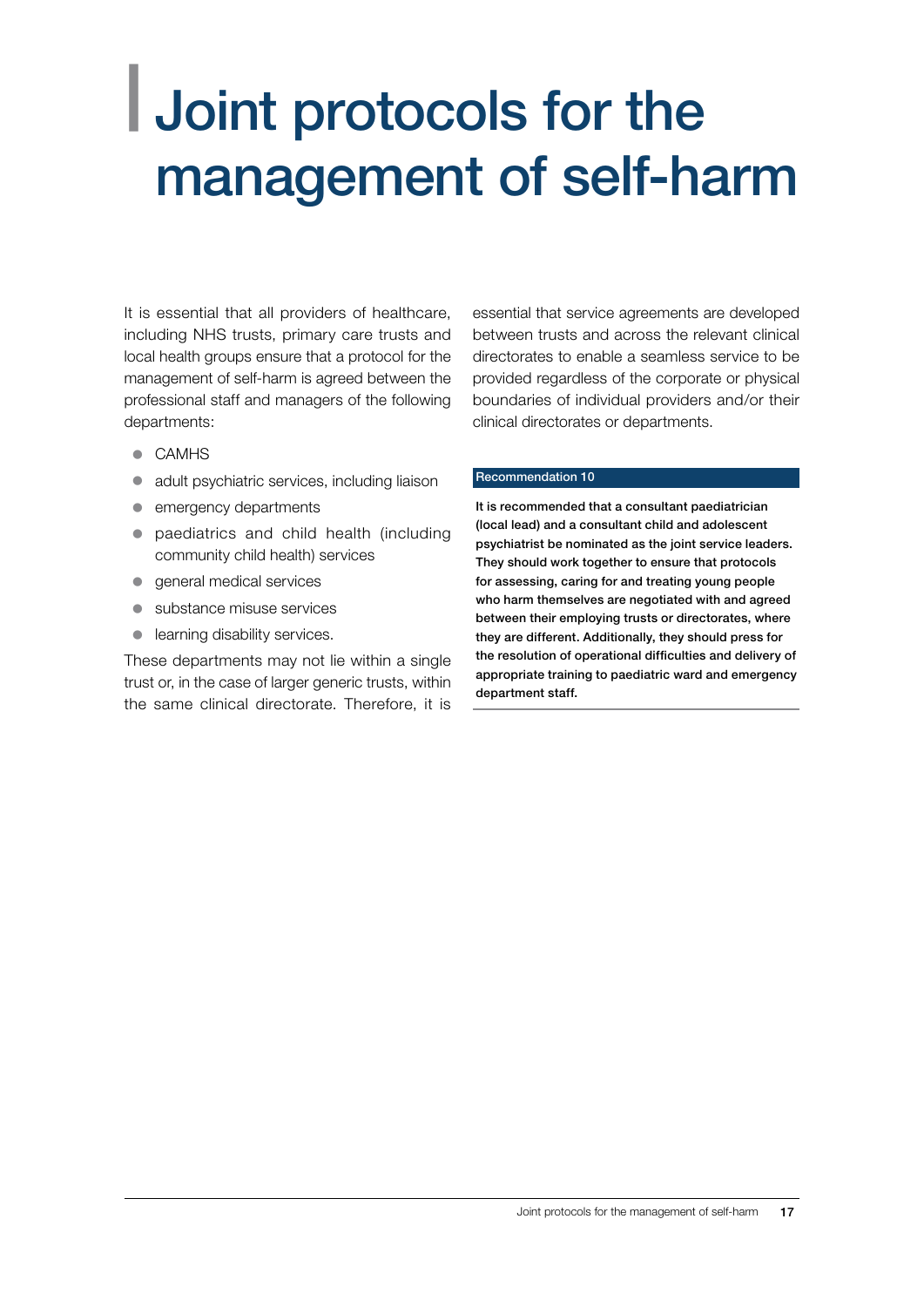## <span id="page-19-0"></span>| Acute presentation to hospital: roles and responsibilities of involved staff

#### Recommendation 11

All professionals involved in the assessment and management of young people who self-harm, should ensure that good-quality care is provided in a non-judgemental, confidential manner, respecting the young person and their family with a view to emotionally supporting recovery and treatment. At all stages, unhelpful critical comments can raise barriers to future help-seeking and should be strictly avoided.

The composition and structure of departments varies between trusts so the roles described below may not fit local service arrangements exactly. Positive experience quotations are included after each section, as special contributions from young people who have used services.

### The role of the emergency department medical team

- $\bullet$  To take lead medical responsibility for initial assessment and treatment until the patient is accepted and assessed by another team
- $\bullet$  To treat all children and young people in a respectful and non-stigmatising way
- To support engagement of children, young people and families, particularly by explaining processes in a clear and sympathetic fashion
- To complete a physical assessment and immediate treatment
- $\bullet$  To identify any safeguarding issues and refer to Social Services if indicated
- $\bullet$  To gather initial psychosocial risk-related history, which should include: information about the reasons for self-harm; history of self-harm; a description of mood; the degree of suicidal intent; family circumstances
- $\bullet$  To ensure that every young person under 16 years of age is routinely admitted
- $\bullet$  To request a full risk assessment, if the young person is not admitted for some reason
- $\bullet$  To consult with CAMHS colleagues as necessary.

#### Young person's positive experience

'The ED team helped me by giving me the opportunity to talk things through and were able to let me know what support I would be able to receive. I was able to tell them I didn't feel comfortable to be left alone and they were able to find someone to wait with me.'

### The role of the paediatric team

 $\bullet$  To take lead medical responsibility following referral from the emergency department; throughout their admission, young people should remain in the overall care of a paediatrician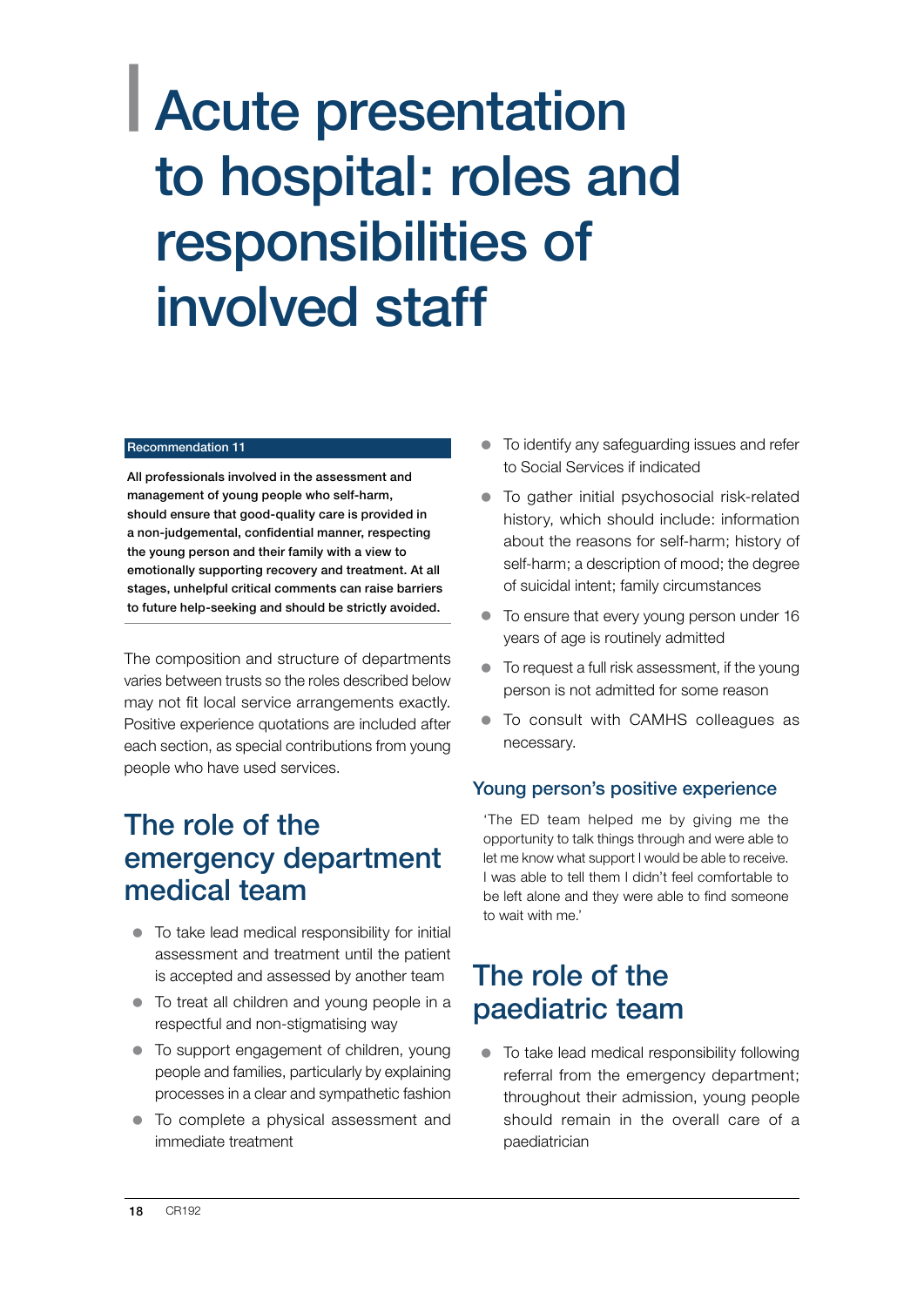- $\bullet$  To treat all children and young people in a respectful and non-stigmatising way
- $\bullet$  To support engagement of children, young people and families, particularly by explaining processes in a clear and sympathetic fashion
- $\bullet$  To treat the physical sequelae of the self-harm episode
- $\bullet$  To clarify the history of the self-harm episode
- $\bullet$  To identify any safeguarding issues and refer to Social Services if indicated
- $\bullet$  To decide appropriateness of admission to a paediatric ward for 16- and 17-year-olds.
- $\bullet$  To obtain agreement for the psychiatric assessment from the parent(s) or other adult(s) with parental responsibility for the young person, and seek their full involvement in this process
- $\bullet$  To alert the staff of the child and adolescent mental health service to each young person's need for assessment
- $\bullet$  To declare the patient medically fit and complete discharge paperwork within an appropriate time frame
- $\bullet$  For local leads to work with staff of CAMHS. emergency departments and other units to develop, implement and monitor local protocols for assessing and managing young people following self-harm
- $\bullet$  For local leads to identify the necessary staffing levels and communicate this to local managers/commissioners; this should include provision for mental health assessments at weekends
- $\bullet$  For local leads to identify specialist training required to provide a comprehensive service for young people who harm themselves: training should cover engagement and basic risk assessment skills and encourage positive attitudes to the children and young people.

#### Young person's positive experience

'The paediatrician I saw was very upbeat and as I wasn't feeling too great, this really helped me to cheer up a little! I was quite worried and anxious but they looked after me well. This made me feel supported and less alone.'

## The role of the duty liaison/psychiatric team

This role does not exist in all services, but it is worthy of mention for the sake of completeness. The functions are very similar to those described under CAMHS duty worker/out-of-hours worker below. The duty liaison team, however, will consult with the CAMHS duty worker and other members of the wider team as specified in local protocols.

In some areas, adult consultant psychiatrists are asked to provide advice to duty workers. They may feel that this is outside their usual expertise. If this is the case, there should be local planning to ensure that either the relevant skills are obtained or protocols are adjusted so that consultant cover is provided by a CAMHS consultant.

### The role of the CAMHS duty worker/out-ofhours worker

- $\bullet$  To clinically assess the young person and the family and to offer consultation to the paediatric team, and possibly staff of the Social Services and education departments following initial treatment in the emergency department
	- ${\circ}$  Often, a more comprehensive psychiatric and psychosocial assessment will be more useful if conducted the day after admission, while the individual is still a hospital in-patient; this allows time for reflective thinking, risk reduction and the possibility of obtaining collateral information from other professionals involved to assist with assessment and management
	- $\circ$  The assessment should be comprehensive, including a risk assessment, an assessment of the young person's overall mental health and development, psychosocial and family situation and the ability of the adults responsible for the young person to ensure their safety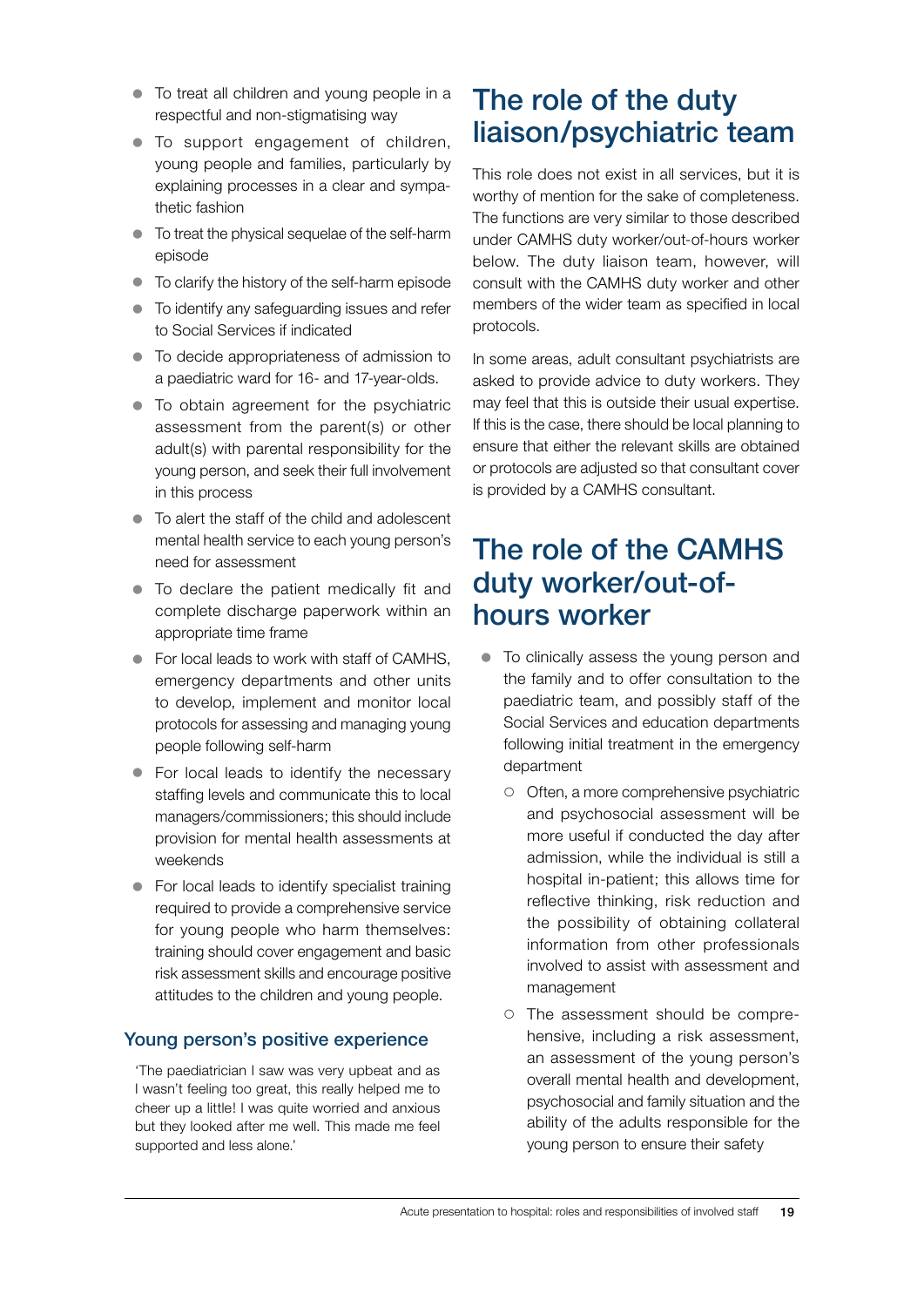- $\bullet$  To be aware that self-harm may cause considerable anxiety for the family and a number of agencies, such as the young person's school
- $\bullet$  To advise on handling issues of confidentiality and consent that can arise; these matters should be the focus of training and supervision for the professionals who undertake the specialist psychosocial assessments
- $\bullet$  To identify any safeguarding issues: it is best practice that joint Social Services and CAMHS assessments are undertaken
- $\bullet$  To take account of the opinions of medical and nursing staff
- $\bullet$  To consult with the consultant child and adolescent psychiatrist
- $\bullet$  To develop a management plan, either in the emergency department or on the ward, and liaise closely with paediatric and other multidisciplinary staff regarding its implementation
- To recommend any specific arrangements thereafter and arrange for further assessment and treatment of the young person and their family as appropriate
- $\bullet$  To complete written records and promptly communicate onwards in writing.

This work is highly skilled and can be stressful. Therefore, these staff should have had training specifically oriented to working with young people and their families after self-harm and they should be skilled in risk assessment. They should also have consultation and supervision available to them. This role is not restricted to medical staff but access to psychiatric opinion and consultation is essential. If assessments are carried out by personnel who are not from the staff of a specialist CAMHS, arrangements must be in place for consultation with the CAMHS.

#### Young person's positive experience

'The duty worker met with me the following morning after I was admitted. I got a chance to speak with them about what was going on for me. As I'd had time to rest it was useful to talk to someone about what had happened. They reassured me about what support I was going to receive and I was able to ask them questions.'

## The role of the consultant child and adolescent psychiatrist

- $\bullet$  To consult to the assessing professional
- To provide medical advice to hospital staff and to undertake a psychiatric assessment if required, particularly in cases involving a high degree of complexity and risk
- $\bullet$  To refer the young person to an in-patient unit for children and adolescents where this is indicated
- To oversee psychiatric management of the young person while remaining on the ward/ unit
- $\bullet$  To advise commissioners and local authorities about appropriate aftercare services within the context of comprehensive child and adolescent mental health services
- To work with staff of child health and emergency departments and other units to develop, implement and monitor local protocols for assessing and managing young people following self-harm
- $\bullet$  To identify the staffing levels and specialist training required to provide a comprehensive service for young people who harm themselves, including assessments at the weekends
- $\bullet$  To advise on and be involved in training and supervision of staff of the paediatric, emergency, CAMHS and Social Services departments in order to ensure that young people receive excellence in immediate care and aftercare.

#### Young person's positive experience

'My psychiatrist was a significant part of my recovery. I felt able to be open and talk with them about what was going on for me. Over time this led to me feeling more positive and reducing the amount I self-harmed. They also supported me in getting the right medication, and always checked in with me to see how I was doing.'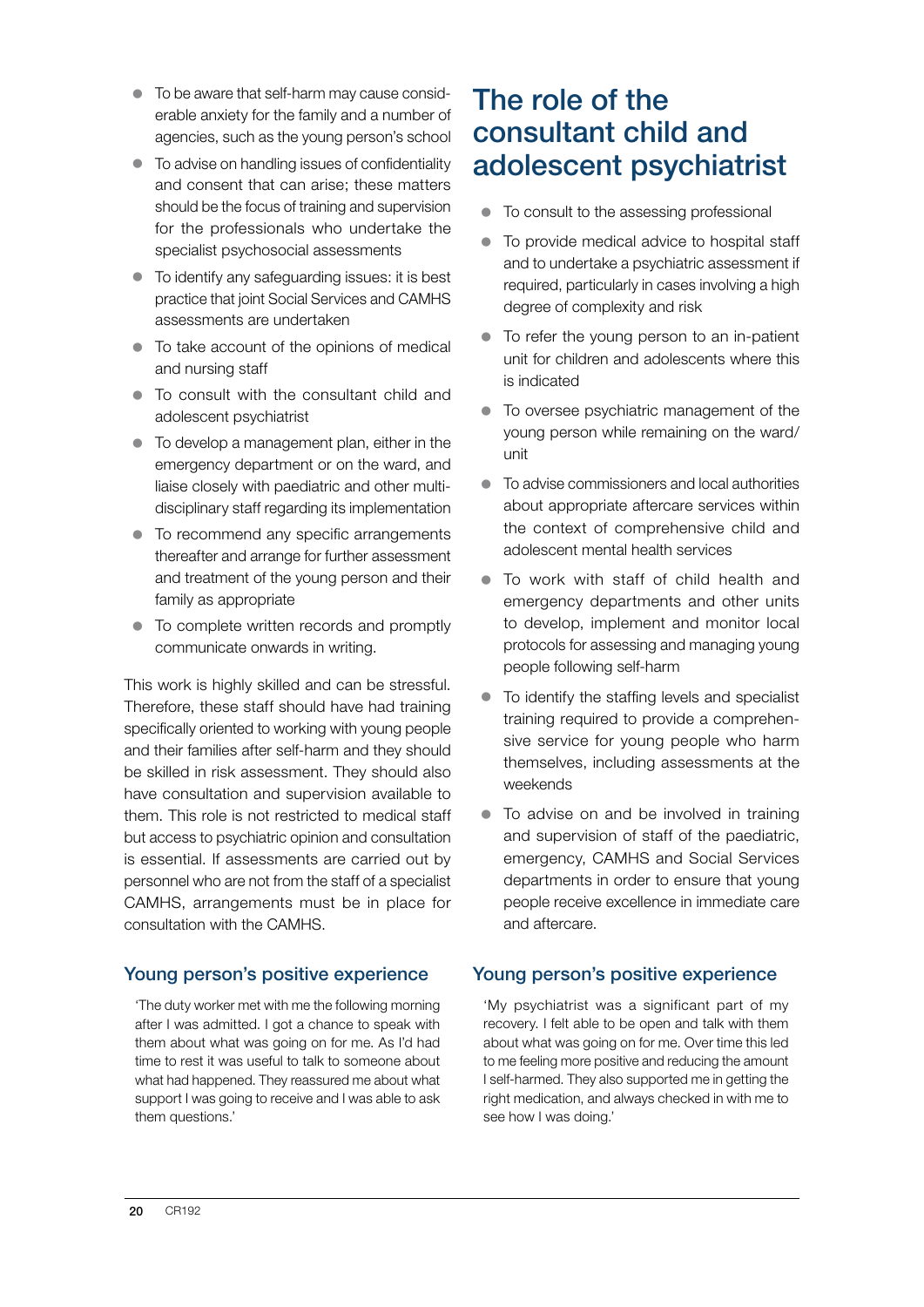## The role of acute hospital nursing staff

- To liaise with CAMHS and the young person's family about assessment arrangements
- $\bullet$  To liaise with hospital medical staff on the appropriate levels of observation required if the young person is admitted to the ward
- $\bullet$  To create a safe environment through actions that include: removing sharp or hazardous objects; nursing on the main ward; establishing clear ground rules for behaviour; a clear explanation of care plans
- To support the young person as appropriate and pass on information regarding behaviour, oral intake, sleep, relationships with visitors, etc. to the paediatric and CAMHS teams.

#### Young person's positive experience

'I found the nursing staff really helpful as they were at hand for me to speak with, they were great listeners and they provided me with company, which made a difference.'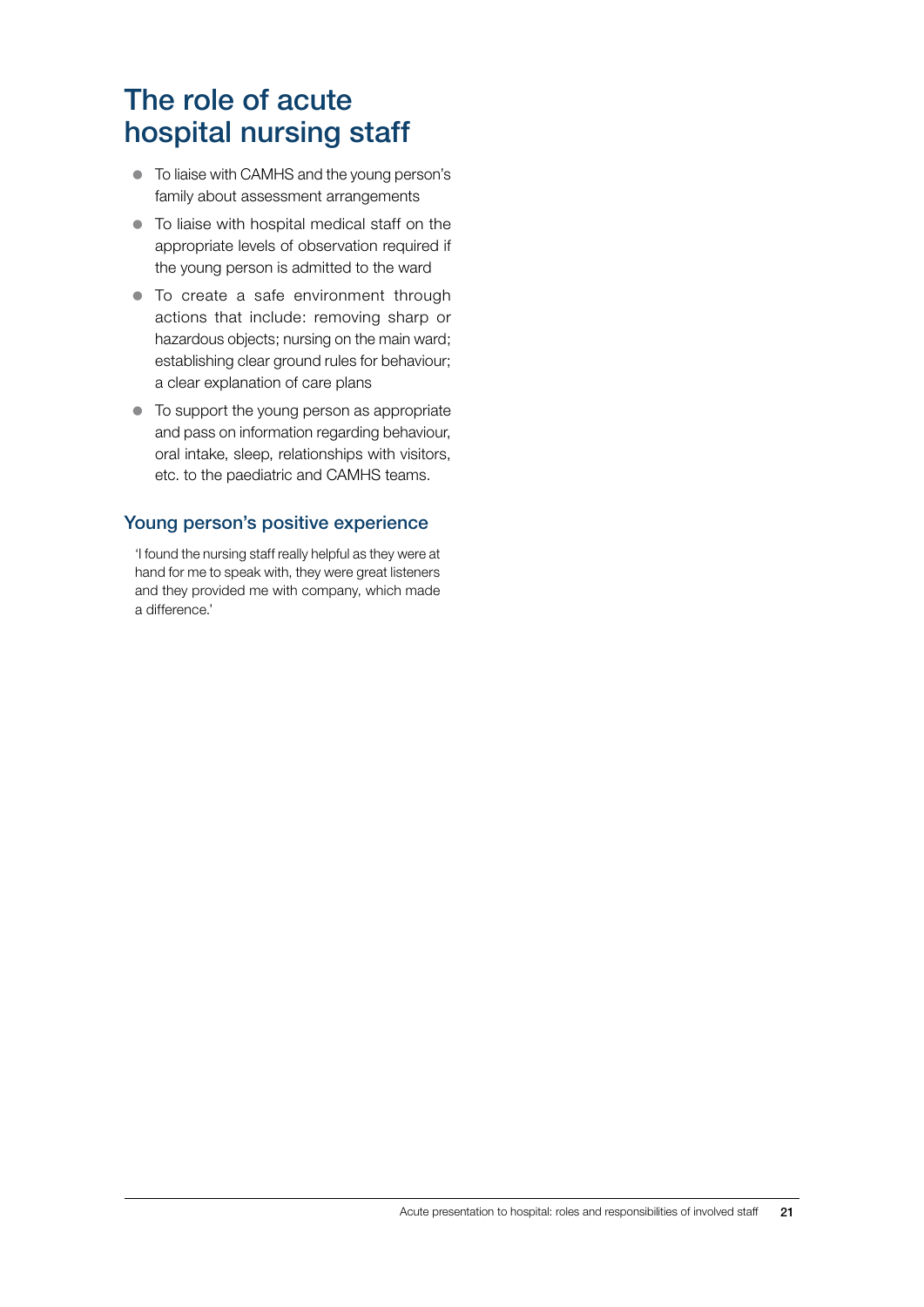## <span id="page-23-0"></span>| Liaison services for acute presentations to hospital

Mental health liaison services are now much more common across the country. Older-age services and working-age adult services have seen a particular increase, with a notable prompt from the rapid assessment interface and discharge (RAID) model that originated in City Hospital, Birmingham. Sadly, services for young people have been left behind.

Approximately two-thirds of CAMHS surveyed in 2011 reported providing a paediatric liaison service. Of these, around one-third had a dedicated paediatric liaison service, the majority being provided by in-reach from CAMH Tier 3 services. Specialist centres and children's hospitals were more likely to provide dedicated paediatric liaison services (P. Hindley & F. Mohamed, personal communication, 2012). A substantial majority of services were commissioned as part of CAMH Tier 3 services, mainly by primary care trusts. When acute trusts or services were the commissioners, they were far more likely to commission a dedicated paediatric liaison service.

There are some excellent dedicated liaison services for young people in the UK. Although it is desirable

that all areas should aspire to and achieve the best, this process is inevitably incremental. Fully developed paediatric liaison services should provide the following:

- $\bullet$  management of acute emergency presentations, notably self-harm, possible psychosis and severe depression
- $\bullet$  management of ward emergencies and acute out-patient presentations
- $\bullet$  dedicated links to specific teams
- intervention for chronic physical conditions/ services, including services such as paediatric neurology, diabetes, renal services and cystic fibrosis, with dedicated team members attached to teams and part of the paediatric liaison service
- out-reach and preventive interventions.

#### Recommendation 12

An essential component of liaison provision is for arrangements to be in place for young people to be assessed on all days of the year, including weekends and Bank Holidays.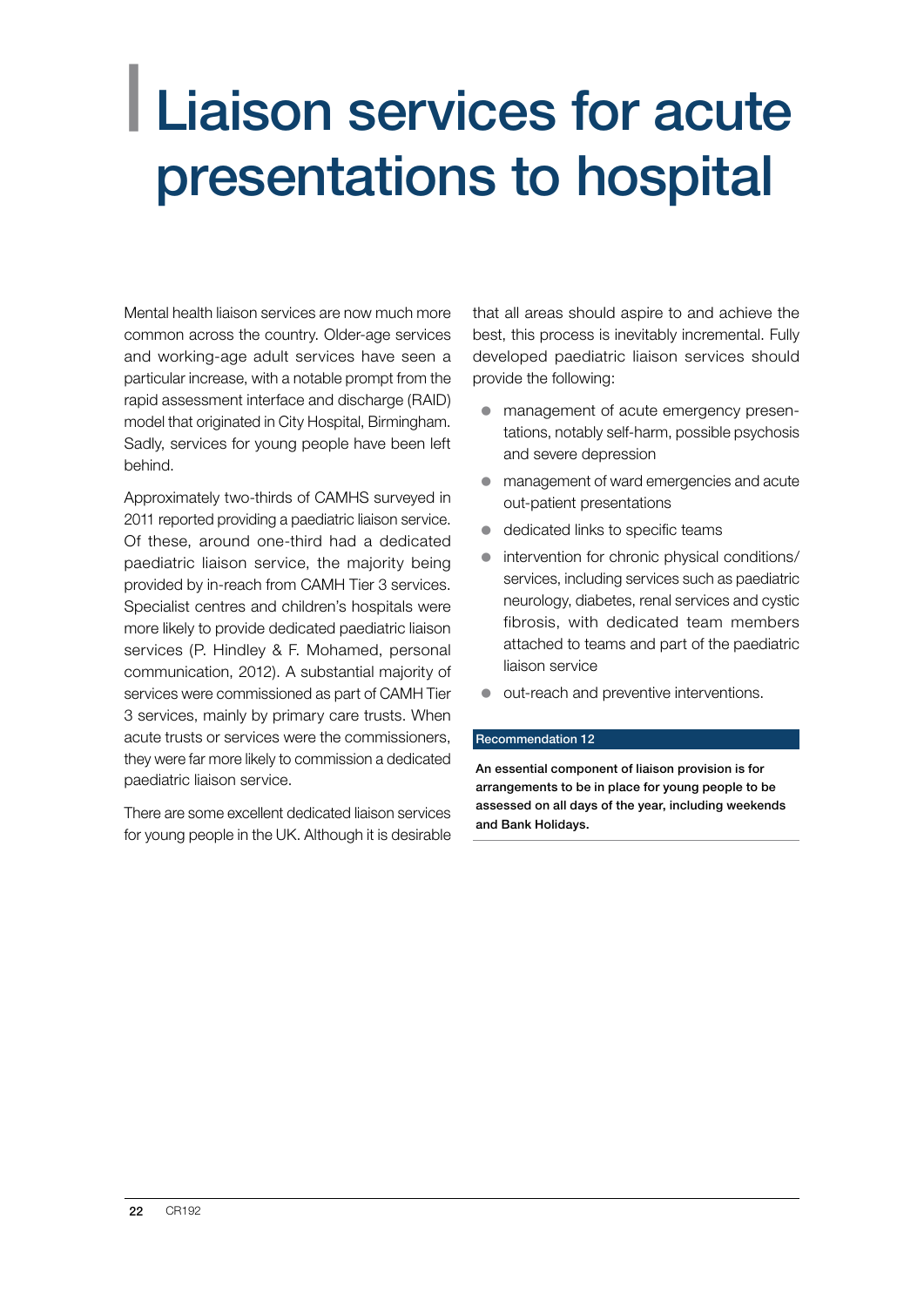## <span id="page-24-0"></span>| Self-harm and the internet

## Young people and digital technology

Digital technology, particularly social media platforms such as Facebook, Tumblr and Twitter, is now a central part of young peoples' lives, for information, entertainment and communication. The use of apps and accessing the internet on mobile devices have become a way of life, so people can share, connect and communicate with each other instantly and spontaneously. Young people use a range of social media and congregate within an array of online forums. Some of the services offer blogging facilities to share images, comments and other media. Mobile apps such as WhatsApp, Whisper, Yik Yak and We Heart It are quickly gaining popularity with young people owing to the easy sharing, the anonymity offered by some of the services and the geolocation features. This enables them to connect to others locally about their interests, feelings, questions and events.

Although anonymity features can be associated with bullying, these sites allow young people to share and explore difficult issues that they are experiencing in their lives, such as anxiety, selfimage concerns and relationships away from the eyes of adults. They may also share thoughts and feelings concerning self-harm and suicide.

## Professional engagement in digital lives

#### Recommendation 13

It is critical for professionals to include an assessment of a young person's digital life as part of clinical assessments, especially when there are concerns about self-harm.

When enquiring about this, it is important to recognise that there may not be predictable patterns of digital activity and each young person's use will be different. It is likely that they will have their own specific interests and activities online, such as where they go and what they do, and this could relate to self-harm.

### Information available on the internet

There is an extensive array of websites and other sources of information regarding self-harm and its management on the internet. Much of the information is informative, professionally written and treatment oriented. Examples include the following (see Appendix for publication details and links):

- information leaflets on the Royal College of Psychiatrists' website
- $\bullet$  information from NICE, NHS Choices, well known and regarded organisations such as MIND, Papyrus or Childline (which offers advice and a freephone helpline).
- TheSite seems to be recovery oriented, with suggestions for support and information from professionals.

Other sites have greater input from young people themselves, for example:

- $\bullet$  Selfharm.co.uk is a moderated site where young people can post video footage or stories about their life and self-harm; the overall aim is to support others in helping recovery
- self-injury.net includes a discussion forum, but the context is US based and may not accurately reflect evidence-based treatments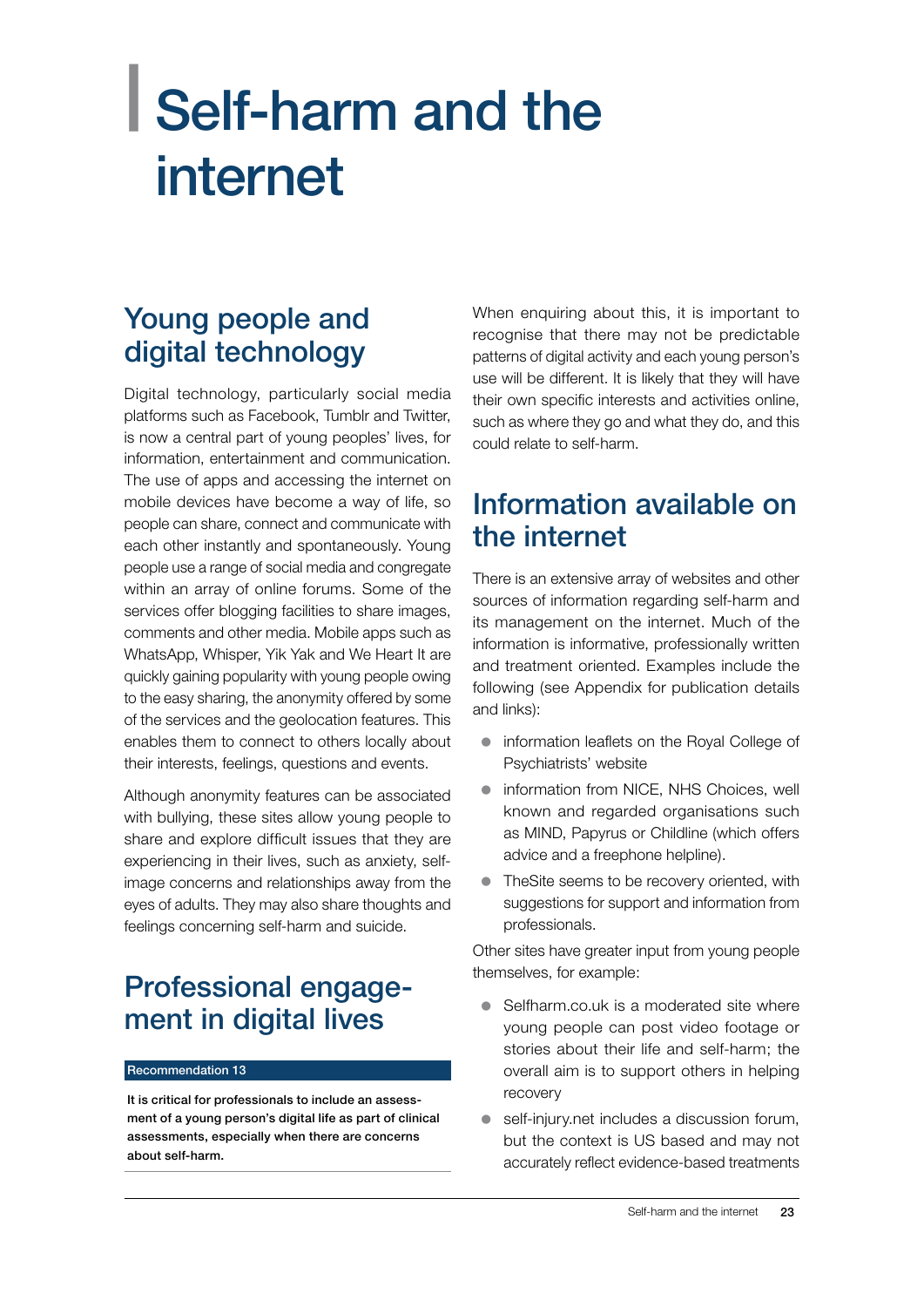and approaches in the UK; also, descriptions of what happens during emergency department attendance are not particularly encouraging.

Online counselling and phone support such as that offered by the Samaritans is increasingly common. It is really important for parents and professionals to be clear about safety mechanisms employed in these services, particularly if a young person makes risk statements that require an urgent response. This may be out of the control of parents and professionals, but it is an important area of discussion when considering safety plans.

## Social media and microblogging

There are many different ways for young people to express themselves and communicate with each other using social media. This can include social media platforms such as Facebook and Twitter and other microblogging sites such as Tumblr. Services like Tumblr allow users to upload images, videos, poems and music, which can be very popular with those who self-harm, as they can share and connect with each other and express themselves creatively.

Owing to the vast number of people using these sites there is huge variation in the content. A number offer support and useful information, but some of this may cause distress and possibly trigger self-harm.

It is important to understand the young person's experience of different types of content and engagement with others and to not make simple assumptions about how harmful or helpful it is.

A further aspect of social media is that the individual may be 'followed' by hundreds, if not thousands, of others. This could affirm their identity as someone who self-harms, thus impairing recovery.

There are many online experiences, which may relate to self-harming behaviour, including humiliation, harassment, threats, sexual extortion, body-image problems and fear of exposure. It is important to understand what is specifically uncomfortable or distressing for the particular patient.

## Parental involvement and supervision

#### Recommendation 14

It is important for parents to be interested and engaged in their children's digital lives as early as possible.

Recognising the benefits of the online world will often help a young person feel more comfortable when talking about difficult online experiences such as bullying or feeling uncomfortable about something they have seen or have been involved with. Given the rapidly evolving nature of the online and digital world, trust and communication are likely to be more helpful to the young person than attempts at surveillance, especially given young people's use of mobile devices.

Understanding the online world, particularly what may be harmful and distressing, is a complicated and challenging part of a young person's life. Discussing their concerns with educational, health and social care professionals can help young people to work out the difficulties and identify the best ways forward.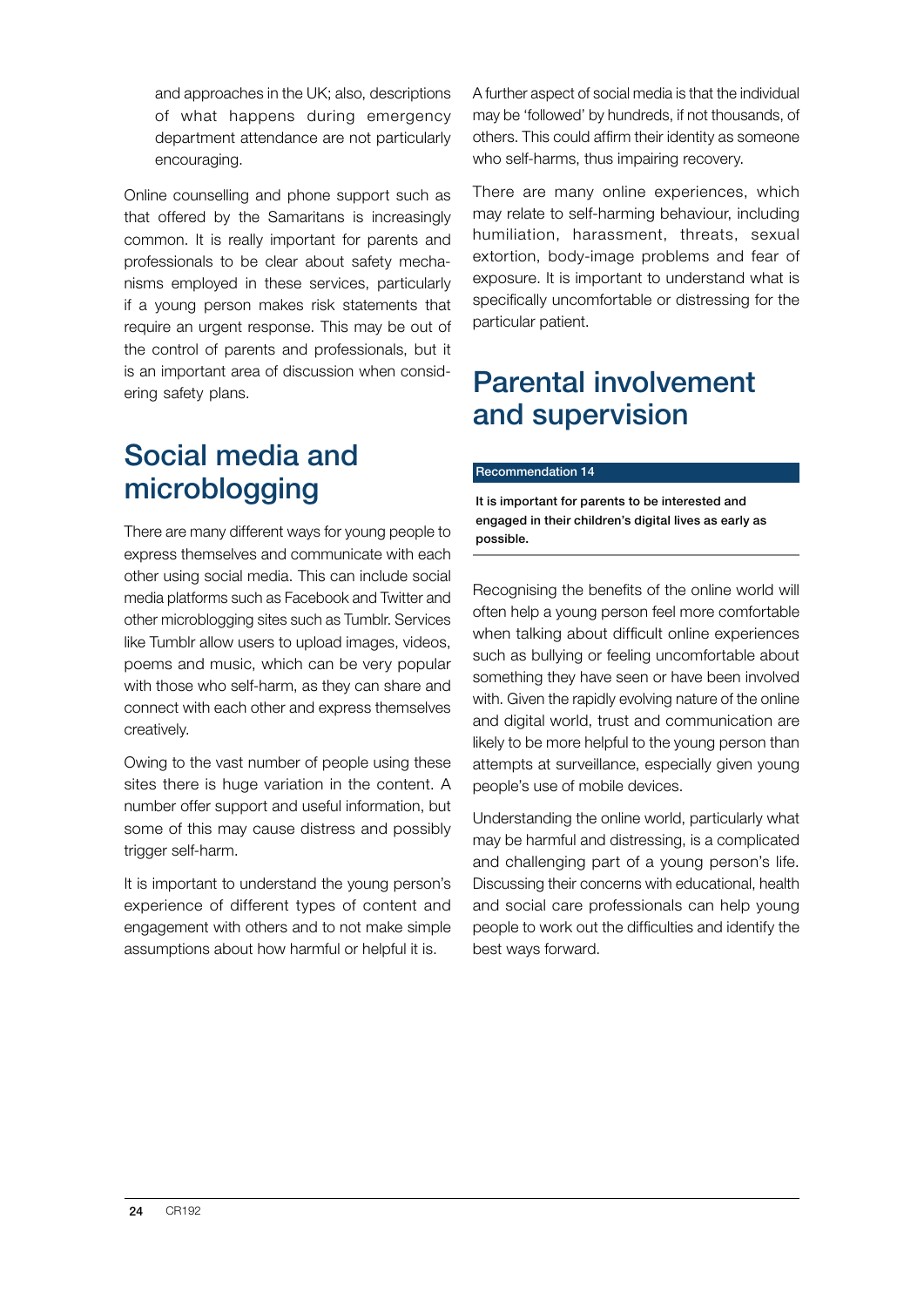## <span id="page-26-0"></span>| Appendix of online resources

## **Publications**

- Royal College of Psychiatrists' information leaflets (www.rcpsych. ac.uk/healthadvice/atozindex.aspx), for example:
	- { *Self-harm*, which discusses help available, what individuals can do to help themselves and what friends or family can do to help
	- { *Feeling overwhelmed helping you stay safe*: for anybody struggling to cope when bad things happen in their life, this leaflet includes advice on how to make a safety plan
	- { *Feeling on the edge? Helping you get through it*, for people in distress attending an emergency department following selfharm or with suicidal thoughts. This leaflet includes several links to other helpful resources
	- { *Self-harm in young people: information for parents, carers and anyone who works with young people*, a mental health and growing up factsheet
- NICE clinical guidelines (www.nice.org.uk/guidance/published)
	- { *The Short-Term Physical and Psychological Management and Secondary Prevention of Self-Harm in Primary and Secondary Care (CG16)*
	- { *Self-Harm: Longer-Term Management (CG133)*
- **4 Areas Assessment for Patients with Suicidal Thoughts Following** *Self-Harm Presenting to ED.* Cole-King *et al*, 2011 ([www.](http://www.connectingwithpeople.org/resources) [connectingwithpeople.org/resources](http://www.connectingwithpeople.org/resources))
- z *A Toolkit for GPs: The Mental Health Consultation (with a Young Person)*. Freer, 2013 (www.cwmt.org.uk/wp-content/ uploads/2014/01/GPToolkit2013.pdf)
- *Mental Health in Emergency Departments A Toolkit for Improving Care*. College of Emergency Medicine ([www.collemergencymed.](http://www.collemergencymed.ac.uk/Shop-Floor/Clinical%20Guidelines/Clinical%20Guidelines/Mental%20Health/default.asp) [ac.uk/Shop-Floor/Clinical%20Guidelines/Clinical%20Guidelines/](http://www.collemergencymed.ac.uk/Shop-Floor/Clinical%20Guidelines/Clinical%20Guidelines/Mental%20Health/default.asp) [Mental%20Health/default.asp\)](http://www.collemergencymed.ac.uk/Shop-Floor/Clinical%20Guidelines/Clinical%20Guidelines/Mental%20Health/default.asp)
- **•** Suicide Mitigation in Primary Care (factsheet). Cole-King *et al*, 2012 [\(www.connectingwithpeople.org/sites/default/files/](http://www.connectingwithpeople.org/sites/default/files/SuicideMitigationInPrimaryCareFactsheet_0612.pdf) [SuicideMitigationInPrimaryCareFactsheet\\_0612.pdf\)](http://www.connectingwithpeople.org/sites/default/files/SuicideMitigationInPrimaryCareFactsheet_0612.pdf)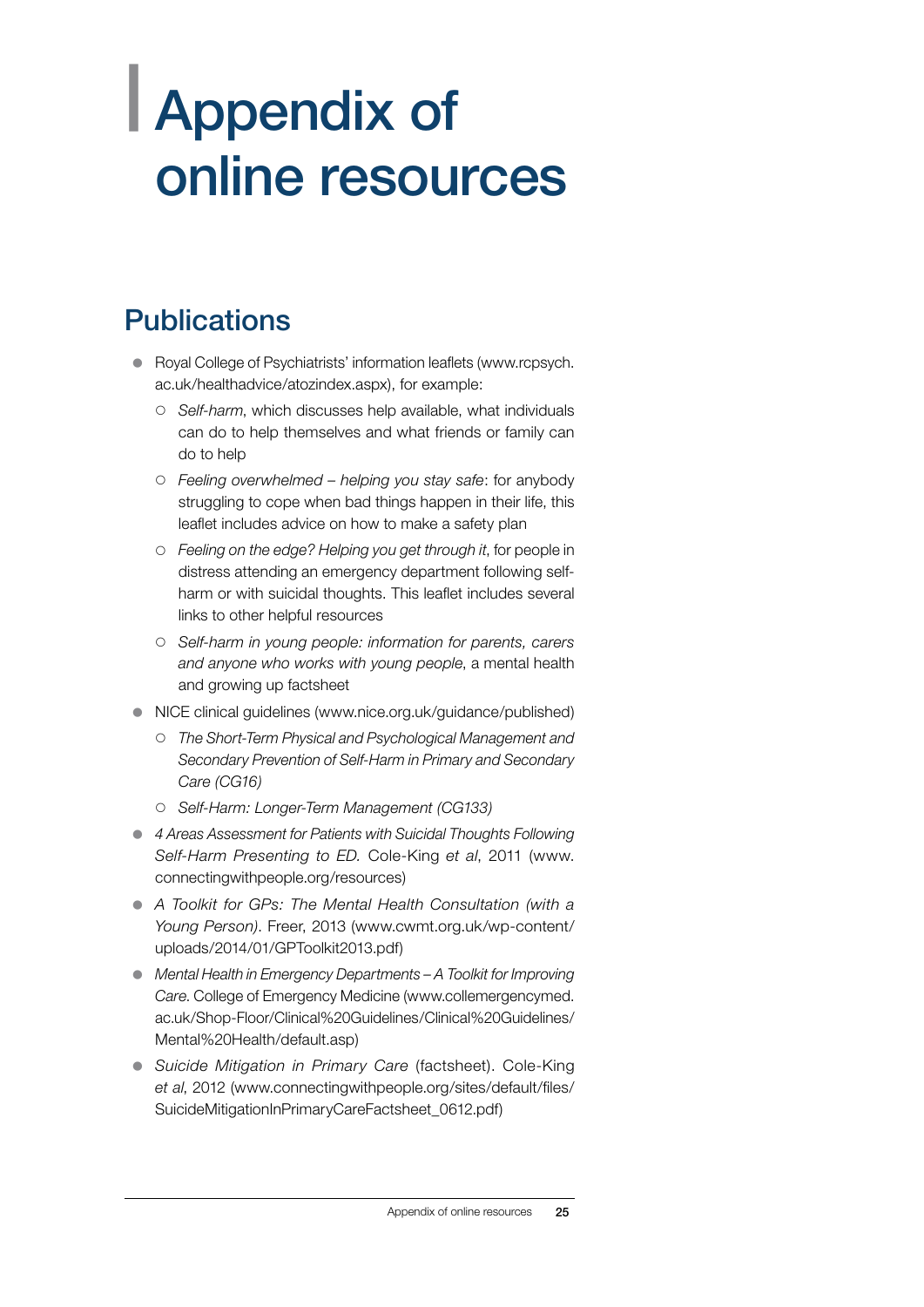## **Websites**

**Childline** 

Offers advice and a freephone helpline for young people up to the age of 19: www.childline.org.uk

• Connecting with People

This site includes free online training material, articles plus clinical practice tools: www.connectingwithpeople.org/resources

• Internetmatters

Guidance for parents on internet safety: [www.internetmatters.org](http://www.internetmatters.org/)

• MIND

Advice on suicidal feelings and supporting someone else: www. mind.org.uk/information-support/a-z-mental-health/?letter=s

• MindEd

Short (20–30 minutes) online learning sessions to help adults identify mental health problems in children and young people: [www.minded.org.uk](https://www.minded.org.uk/)

• Mindfull.org

A new service for 11- to 17-year-olds that provides support, information and advice about mental health and emotional wellbeing: [www.mindfull.org](https://www.mindfull.org/)

• NHS Choices

[www.nhs.uk/conditions/Self-injury/Pages/Introduction.aspx](http://www.nhs.uk/conditions/Self-injury/Pages/Introduction.aspx)

• Papyrus

A charity to help prevent youth suicide, with website including useful information and publications: [www.papyrus-uk.org](http://www.papyrus-uk.org/)

• Samaritans

Helps people of all ages in distress, including those who are suicidal, through telephone support: www.samaritans.org (tel. 08457 90 90 90)

 $\bullet$  Selfharm.co.uk

A young person friendly site for sharing positive experiences of coping:<http://selfharm.co.uk/home>

• TheSite

A recovery-oriented website with suggestions of support: [www.](http://www.thesite.org/healthandwellbeing/mentalhealth/selfharm) [thesite.org/healthandwellbeing/mentalhealth/selfharm](http://www.thesite.org/healthandwellbeing/mentalhealth/selfharm)

• YoungMinds

A charity promoting needs for young people with mental health problems, with useful information and resources: [www.youngminds.org.uk/for\\_children\\_young\\_people/](http://www.youngminds.org.uk/for_children_young_people/whats_worrying_you/self-harm) [whats\\_worrying\\_you/self-harm](http://www.youngminds.org.uk/for_children_young_people/whats_worrying_you/self-harm)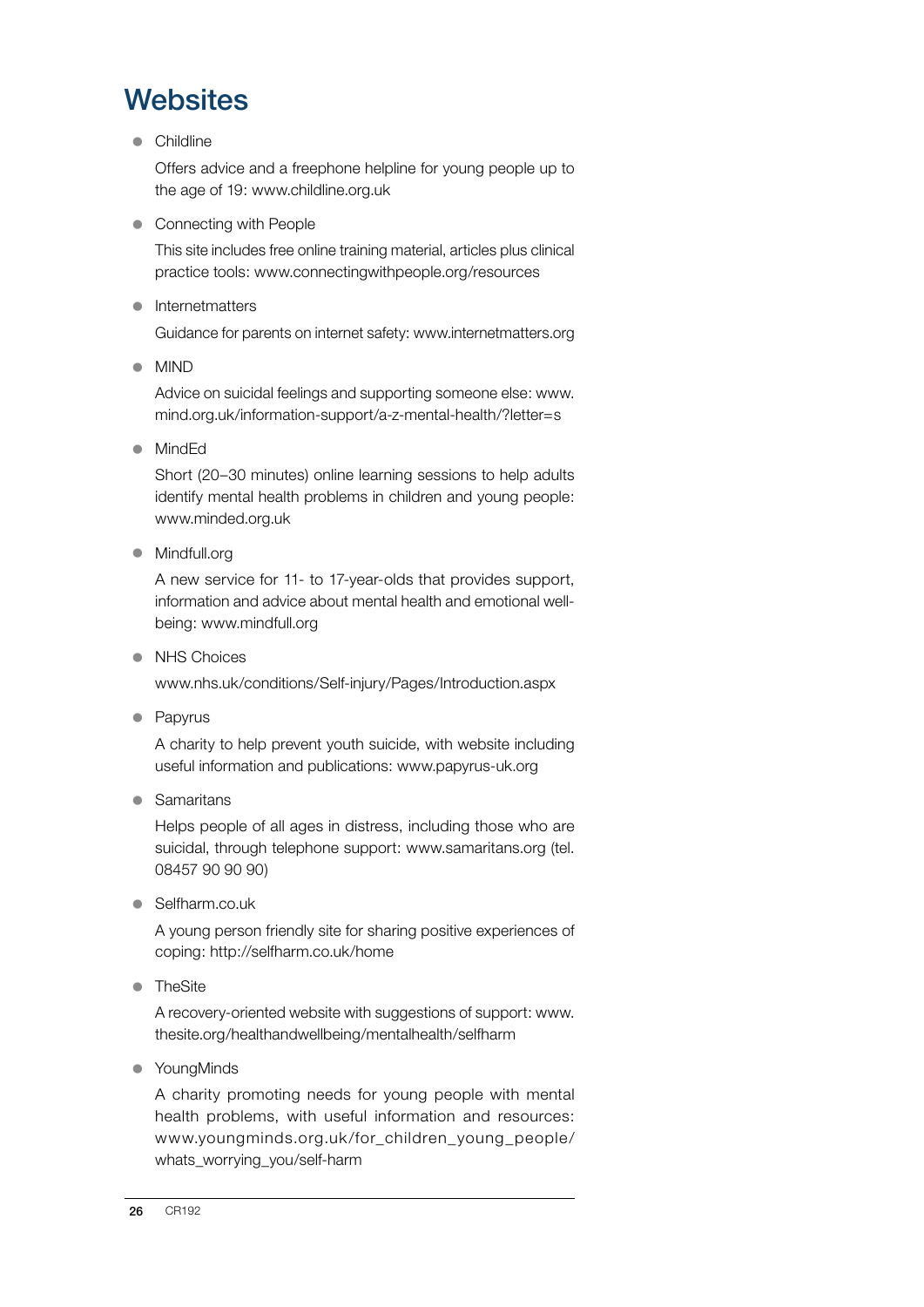# <span id="page-28-0"></span>**References**

[Cello, YoungMinds \(2012\) Talking Taboos: Talking Self-harm.](http://www.connectingwithpeople.org/node/112) *Cello Group.* 

Cole-King A, Wadman S, Hughes H, *et al* (2011) *4 Areas Assessment for Patients with Suicidal Thoughts Following Self-Harm Presenting to ED*. Connecting with People ([www.connectingwithpeople.org/resources](http://www.connectingwithpeople.org/resources)).

Cole-King A, Walton I, Gask L, et al (2012) *Suicide Mitigation in Primary Care.*  RCGP/RCPsych Primary Care Mental Health Forum.

Cole-King A, Green G, Gask L, *et al* (2013) Suicide mitigation: a compassionate approach to suicide prevention. *Advances in Psychiatric Treatment*, 19: 276–283.

College of Emergency Medicine (2013) *Mental Health in Emergency Departments – A Toolkit for Improving Care*. College of Emergency Medicine

Department of Health (2004) *National Service Framework for Children, Young People and Maternity Services*. Department of Health.

Department of Health (2007) *Best Practice in Managing Risk: Principles and Evidence for Best Practice in the Assessment and Management of Risk to Self and Others in Mental Health Services*. Department of Health.

Department of Health (2012) *Prevention of Suicide in England: A Cross-Government Outcomes Strategy to Save Lives*. TSO (The Stationery Office).

Freer M (2013) *A Toolkit for GPs: The Mental Health Consultation (with a Young Person)*. Charlie Waller Memorial Trust & Royal College of General Practitioners.

Hawton K, Harriss L, Hall S, *et al* (2003) Deliberate self-harm in Oxford, 1990– 2000: a time of change in patient characteristics. *Psychological Medicine*, 33: 987–995.

Hawton K, Rodham K, Evans E, *et al* (2009) Adolescents who self harm: a comparison of those who go to hospital and those who do not. *Child and Adolescent Mental Health*, 14: 24–30.

Hawton K, Saunders K, O'Connor R (2012a) Self-harm and suicide in adolescents. *Lancet*, 379: 2373–2382.

[Hawton K,](http://www.ncbi.nlm.nih.gov/pubmed?term=Hawton%20K%5BAuthor%5D&cauthor=true&cauthor_uid=22537181) [Bergen H,](http://www.ncbi.nlm.nih.gov/pubmed?term=Bergen%20H%5BAuthor%5D&cauthor=true&cauthor_uid=22537181) [Kapur N,](http://www.ncbi.nlm.nih.gov/pubmed?term=Kapur%20N%5BAuthor%5D&cauthor=true&cauthor_uid=22537181) *et al* (2012b) Repetition of self-harm and suicide following self-harm in children and adolescents: findings from the Multicentre Study of Self-harm in England. *[Journal of Child Psychology and](http://www.ncbi.nlm.nih.gov/pubmed/22537181) [Psychiatry](http://www.ncbi.nlm.nih.gov/pubmed/22537181)*, 53: 1212–1219.

Health and Social Care (2011) *Transforming Your Care: A Review of Health and Social Care in Northern Ireland*. Health and Social Care, Ireland.

Horrocks J, Price S, House A, *et al* (2003) Self-injury attendances in the accident and emergency department: clinical database study. *British Journal of Psychiatry*, 183: 34–39.

Kapur N, Steeg S, Webb R, *et al* (2013) Does clinical management improve outcomes following self-harm? Results from the Multicentre Study of Self-Harm in England. *PLOS ONE*, 8(8): e70434.

National Institute for Health and Clinical Excellence (2004) *The Short-Term Physical and Psychological Management and Secondary Prevention of Self-Harm in Primary and Secondary Care* (NICE Clinical Guideline 16). NICE.

National Institute for Health and Clinical Excellence (2011) *Self-Harm: Longer-Term Management* (NICE Clinical Guideline 133). NICE.

NSPCC Inform (2009) *Young People Who Self-Harm: Implications for Public Health Practitioners* (Child Protection Research Briefing). NSPCC.